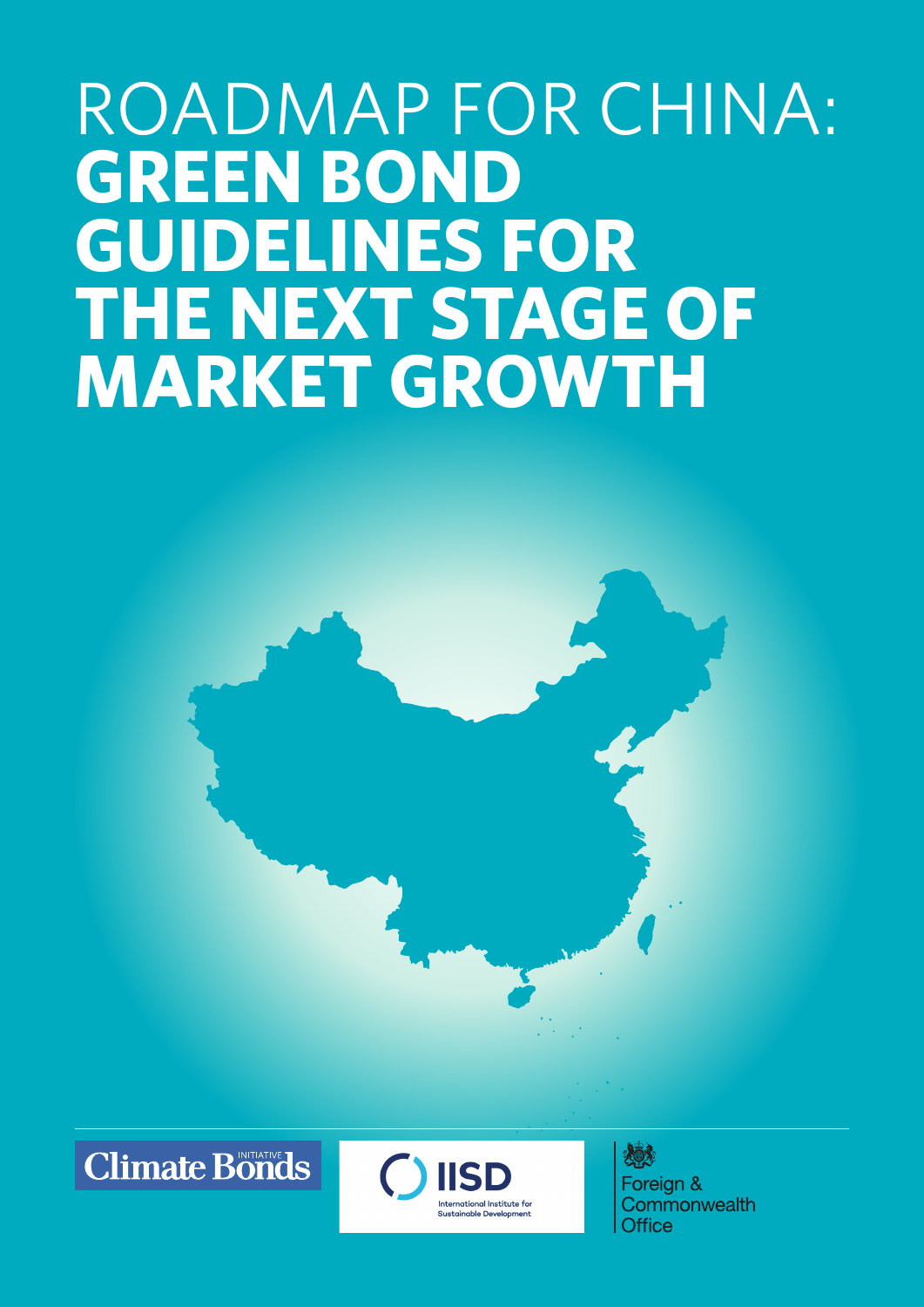### **Contents**

This issues paper contains the following sections:

**Executive Summary**

- **1. Current State of Green Bond Markets in China**
- **2. Green Definitions**
- **3. Management of Proceeds**
- **4. External Reviews & Assurance**
- **5. Reporting & Disclosure**
- **6. Conclusion**

Appendices

This is the first in a series of four 2016 discussion papers issued by the Climate Bonds Initiative and the International Institute for Sustainable Development (IISD) on prospects for the Chinese green bond market.

The four papers are:

- Green Bond Guidelines (Paper 1)
- Roadmap for China's Green Bond Market-Scaling up Issuance (Paper 2)
- Roadmap for China: Using green securitisation, tax incentives and credit enhancements to scale green bonds (Paper 3)
- **•** Extending the Joint Leadership of China and the UK on Green Finance (Paper 4)

This 2016 series of discussion papers follow the March 2014 *How to*  Grow Green Bonds in China report<sup>1</sup> and the Growing a green bonds market *in China: Key recommendations for policymakers in the context of China's changing financial landscape* report of March 2015.

#### **Report by:**

Weihui Dai (Lily), *Research & Standards Analyst, Climate Bonds Initiative* Sean Kidney, *CEO, Climate Bonds Initiative* Beate Sonerud, *Policy Analyst, Climate Bonds Initiative*

Our thanks to the United Kingdom Foreign & Commonwealth Office (FCO) for their project funding support for the China Roadmap series of reports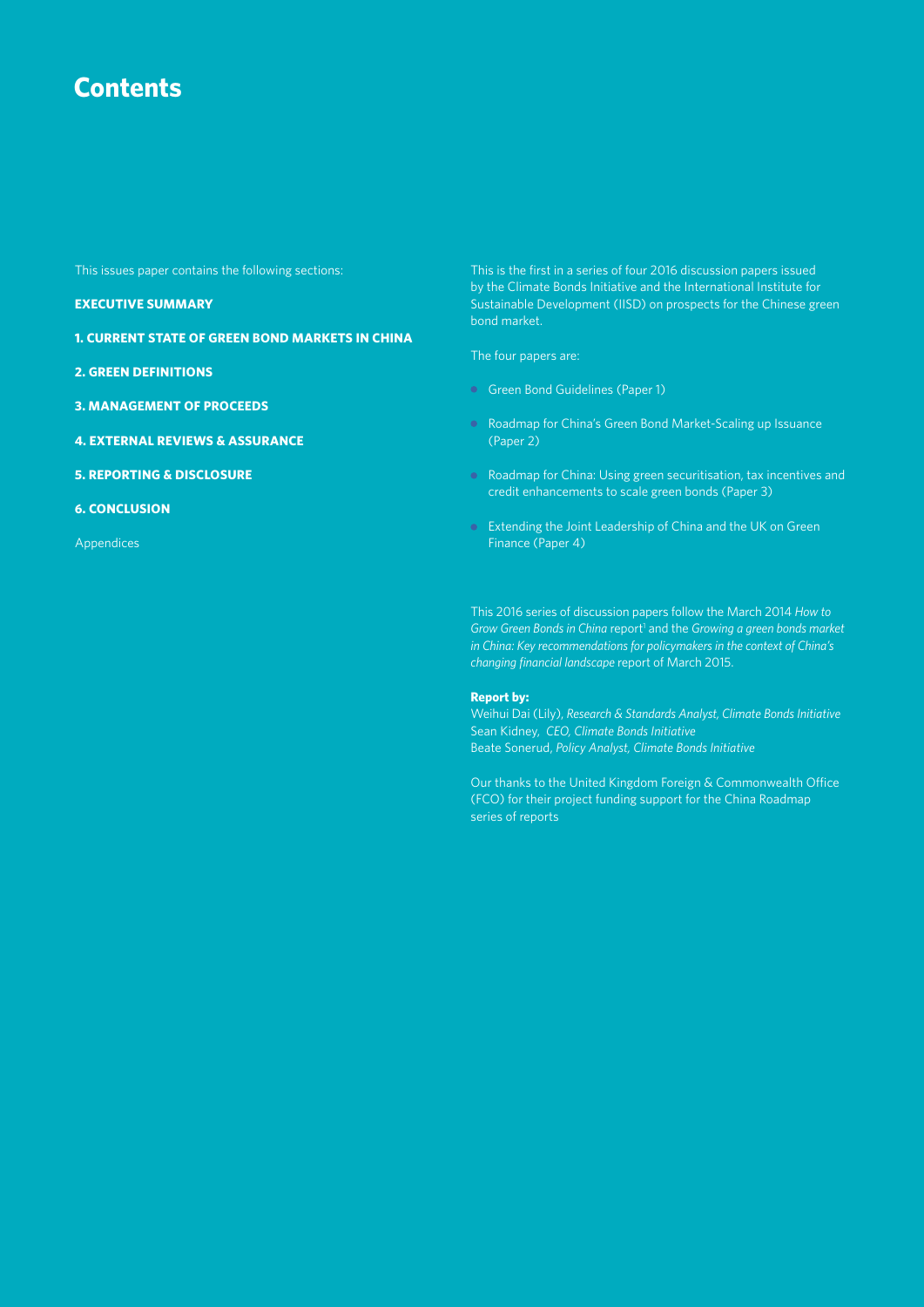### **Executive Summary**

China's central bank, the People's Bank of China (PBoC), and its macroeconomic management agency, the National Development and Reform Commission (NDRC) published green bond guidelines in December 2015 and January 2016 respectively. PBoC's guidelines are the main focus of this paper, as these are more comprehensive than NDRC's guidelines.

### **Framework: Aiming to harmonise Chinese and international green bond guidelines**

This issues paper sets out a roadmap for the next steps of the green bond guidelines in the Chinese domestic green bond market with the aim of harmonising these guidelines with international practice.

To develop a roadmap for China's guidelines, the paper used the following framework:

**Step 1:** Current green bond guidelines released by China: what do they say?

**Step 2:** What is the international practice in the area? How does this compare to China's guidelines?

**Step 3:** Roadmap to achieving harmonisation between China's green bond guidelines and international practice.

This framework has been applied to each segment of China's current green bond guidelines: green definitions; management of proceeds of green bonds; external reviews and assurance; and reporting and disclosure requirements.

### **Findings: Current state of harmonisation is good**

The table overleaf outlines the current state of harmonisation and clearly shows that there is strong alignment in most areas.

In particular, full alignment already exists for Management of Proceeds and Reporting and Disclosure. External Reviews and Assurance guidelines are closely aligned, with China taking early steps to strongly encourage the use of independent verification.

Further efforts to harmonise the green bond guidelines should focus primarily on Green Definitions, with particular emphasis on development of Sector-Specific Criteria and the Basis for Criteria.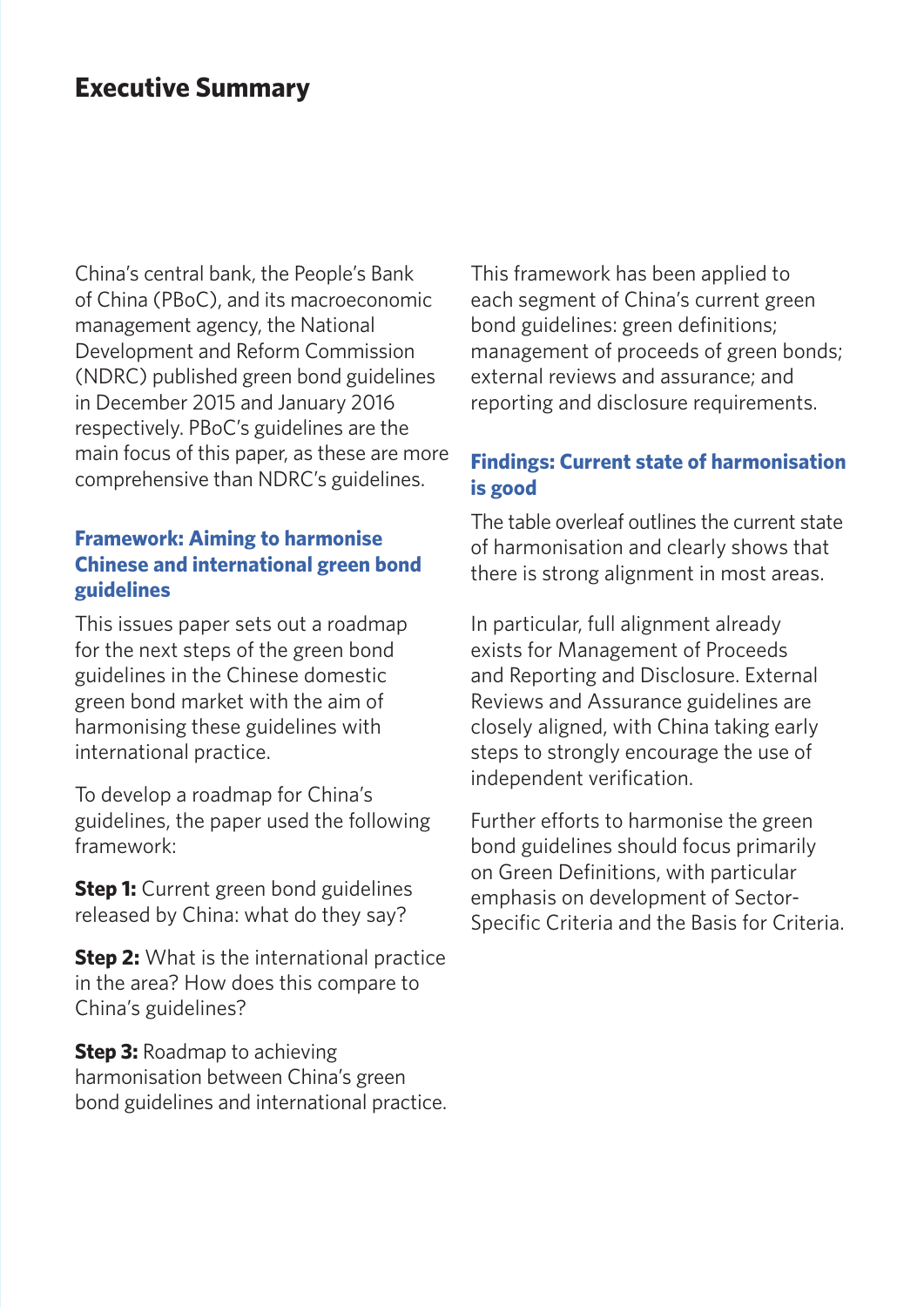| Table 1: Summary of alignment between China and international standards |                                   |                                                                                                                                                                                                                                                             |  |  |
|-------------------------------------------------------------------------|-----------------------------------|-------------------------------------------------------------------------------------------------------------------------------------------------------------------------------------------------------------------------------------------------------------|--|--|
|                                                                         | <b>Current level of alignment</b> | Roadmap to achieve harmonisation for Chinese and international green bonds                                                                                                                                                                                  |  |  |
| <b>Green Labelling</b>                                                  |                                   |                                                                                                                                                                                                                                                             |  |  |
| Management of Proceeds                                                  | Fully aligned                     | Continue current approach                                                                                                                                                                                                                                   |  |  |
| Reporting and Disclosure                                                | Fully aligned                     | Continue current approach                                                                                                                                                                                                                                   |  |  |
| <b>External Reviews</b><br>and Assurance                                | Closely aligned                   | Further encourage third party assurance as standards and criteria are<br>adopted and Chinese verifier capabilities improve                                                                                                                                  |  |  |
| <b>Green Definitions:</b>                                               |                                   |                                                                                                                                                                                                                                                             |  |  |
| Categories                                                              | Mostly aligned                    | Excellent alignment already. A small number of areas to explore further, such<br>as low-carbon equipment supply chains and projects involving fossil fuels.                                                                                                 |  |  |
| Sector-Specific Criteria                                                | Some alignment                    | Further work on investigating overlaps and differences between Chinese<br>definitions and international criteria. Important work needed to align with<br>international efforts as China builds-out (or adopts) its library of sector-<br>specific criteria. |  |  |
| <b>Basis for Criteria</b>                                               | Some alignment                    | Use a scientific framework to ensure that the project-level criteria for green<br>bonds are in line with China's national environmental targets, including<br>emission reduction targets.                                                                   |  |  |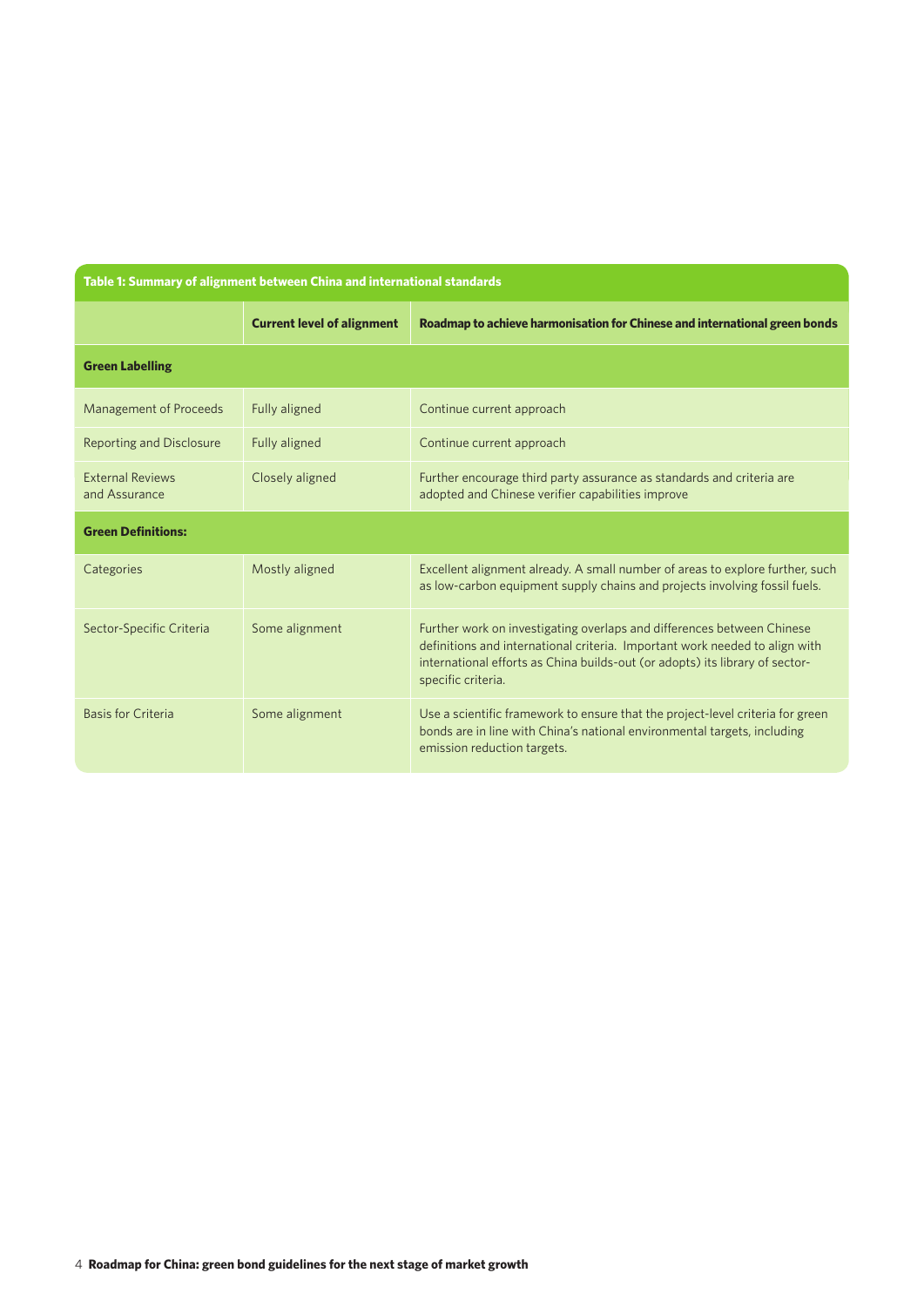### **1. Current State of Green Bond Markets in China**

#### **China's challenge: Meeting environmental targets while maintaining growth**

The rapid economic growth achieved in the last decades has been reliant on coalbased energy consumption, road-based transportation and a carbon-intensive industrial structure. This has led to China now facing a vast number of environmental issues, including air, water, soil pollution and climate change. The World Bank estimates that the cost of environmental damages, which is still rising, and will reach 3% to 6% of China's GDP. 2 China's government is recognising that there is a need for China to change its high-pollution and energyintensive growth model and transition towards a green and sustainable economy.

#### **China's green transition requires massive investments: The majority from the private sector**

An annual investment of at least RMB 2 trillion-4 trillion (USD 320billion-640 billion) will be required to address environmental issues and climate change.3 The PBoC has made a clear statement that public investment alone is not sufficient to meet this investment requirement: public funds would only contribute 10% to 15% of the required investment, with the private sector expected to be by far the largest source of capital for the green transition, contributing 85% to 90%.4

#### **International investors could provide an important capital source, facilitated by the recent improved opening of the interbank market to foreign institutional investors**

Institutional investors outside of China are increasingly looking for investments with positive environmental impacts. These international investors can be an important source of capital to finance China's green transition, especially given the improved access to China's interbank market granted to foreign investors in February 2016.<sup>5</sup> The recent regulatory changes are a significant step in the gradual opening of China's interbank market to international investors, a process that has been on-going since 2010.<sup>6</sup> The interbank market, regulated by the PBoC, accounts for the vast majority of China's debt market (see Figure 1).

**Figure 1: The interbank market is the dominant part of China's bond markets (share of bonds outstanding at the end of 2015)**<sup>9</sup>



Previously, a quota system has limited foreign investment in the interbank market. The latest announcement removed all quotas for qualifying foreign investors. Qualifying foreign investors include most real money institutional investors, including insurance companies, pension funds, most commercial banks, fund/asset managers, endowment funds and charities.7 Foreign hedge funds and retail investors are not eligible to invest. The process for foreign investors to register with the Chinese authorities to be formally approved for investments has also been simplified.<sup>8</sup>

#### **Green bonds are proving successful in tapping into private sector capital**

Labelled green bonds are increasingly considered an ideal vehicle for tapping into private sector capital. The proceeds of these bonds are used for green assets and projects and are labelled accordingly (mostly climate change mitigation and adaptation projects). Proceeds can be allocated to new projects or for refinancing existing green projects, or a mix of both. Green bond investors equally accept both.

Globally, the green bond market has grown rapidly, from USD 11 billion (RMB 72.4 billion) of issuance in 2013, to USD 36.8 billion (RMB 242 billion) in 2014 and USD 41.8 billion (RMB 275 billion) in 2015. The growth in green bonds is expected to continue. SEB estimates that global green bond issuance will grow to USD 80 billion-USD 100 billion (RMB 362 billion-RMB 526 billion) in 2016.10 China is seen as a leading source of green bond market growth going forward.<sup>11</sup>

Green bonds can tap into international capital at scale. Demand from green bond investors in the international market is outstripping supply. International institutional investors, including pension funds and insurance companies, can now more easily access green bonds issued in the Chinese domestic market after the opening up of China's interbank market. Investment can also occur at scale, as quotas limiting the amount of foreign investments have been removed.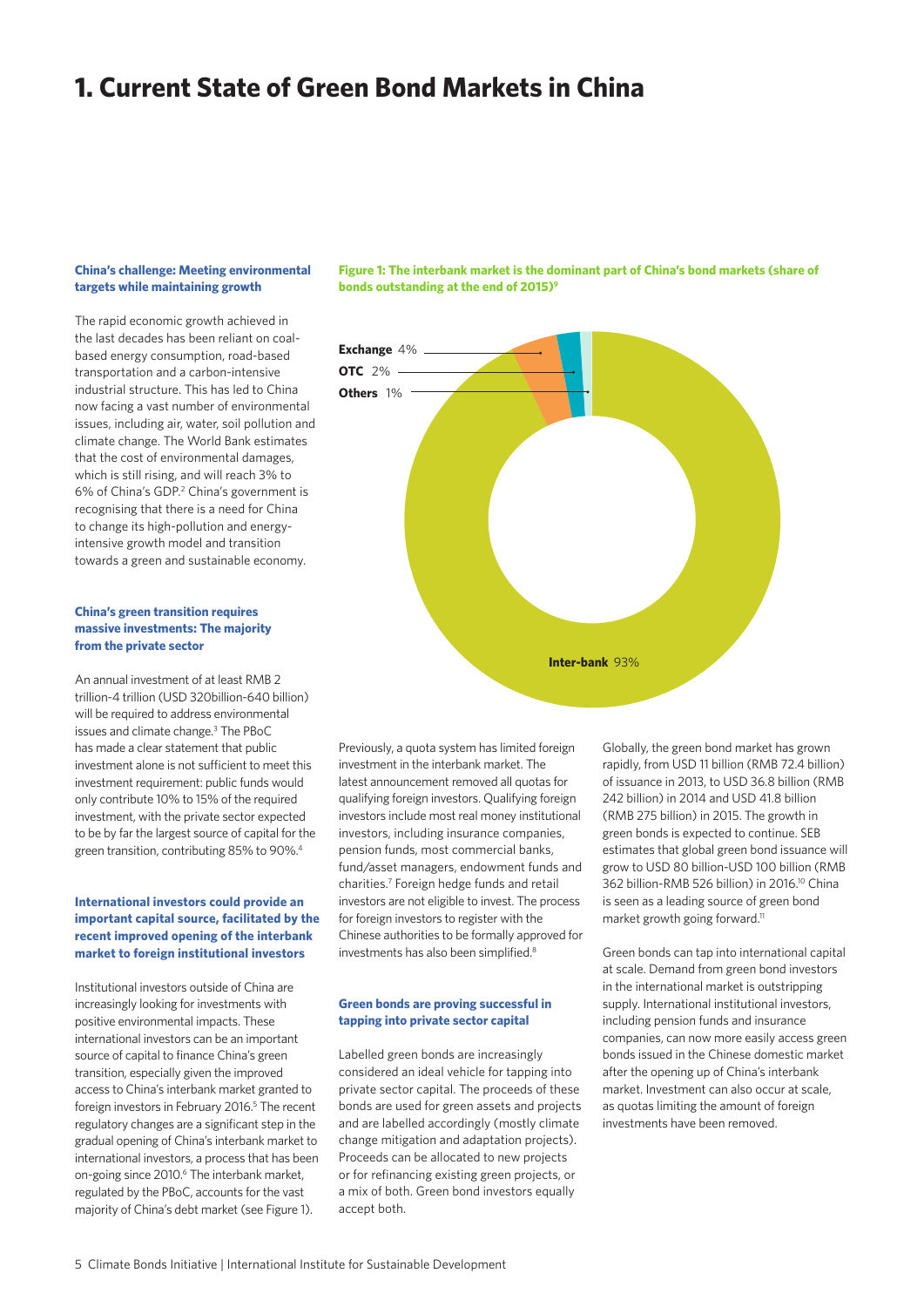#### **There is strong policy support to grow the green bond market in China**

In May 2015, policy incentives for developing the green bond market was one of the recommendations made by the Green Finance Task Force, led by the People's Bank of China (PBoC), for establishing a green financial system in China. Following this landmark report, PBoC established a Green Finance Committee (GFC)<sup>12</sup> to undertake research on how to practically implement the PBoC's vision for a green financial system in China. China's State Council also encourages the establishment of green financial system in their Ecological Civilisation Master Plan, and explicitly points out the need to develop green bonds in China.

#### **Official guidelines for green bonds have been published**

In December 2015, PBoC published the first official Chinese green bond guidelines. The guidelines set out the official requirements for what projects qualify as green, management of proceeds and reporting. PBoC is the regulator overseeing the interbank bond market, which accounts for 93% of outstanding bonds in China, and also directly regulates issuance from financial institutions.13 See Appendix 1 for an overview of the regulatory structure in China's bond markets.

In January 2016, China's macroeconomic management agency, the National Development & Reform Commission (NDRC) published a separate set of green bond guidelines. NDRC is the regulator responsible for corporate bond issuance, which accounts for a smaller share of China's bond market. NDRC's guidelines are less comprehensive than PBoC's guidelines: they do not offer criteria for management of proceeds or reporting.

PBoC's guidelines are therefore a resource also for non-financial corporates to refer to, as they offer more extensive guidance on the whole green bond issuance process. NDRC's guidelines are limited to a list of qualifying green projects that should be supported by green corporate bonds, and proposals for policy incentives for green bonds.

#### **Table 2: Summary of green bonds issued by Chinese entities as at March 2016**

| <b>Domestic Market</b>                                                                                                                                                                                                                                                                                                                                | <b>Dim Sum market</b><br>(Hong Kong)                           | <b>Overseas Market</b>                                                                                                    |  |
|-------------------------------------------------------------------------------------------------------------------------------------------------------------------------------------------------------------------------------------------------------------------------------------------------------------------------------------------------------|----------------------------------------------------------------|---------------------------------------------------------------------------------------------------------------------------|--|
| Industrial Bank of China,<br>RMB 2.6 billion (USD 0.4 billion)<br>green ABS<br>Industrial Bank of China.<br>RMB 10 billion (USD 1.5 billion)<br>Shanghai Pudong<br>Development Bank,<br>RMB 35 billion (USD 5.3 billion)<br>Bank of Qingdao, RMB 4 billion<br>(USD 0.6 billion)<br><b>Concord New Energy</b><br>RMB 200 million<br>(USD 30.9 million) | Xinjiang Goldwind Science<br>and Technology<br>USD 0.3 billion | Agricultural Bank of<br>China USD 1 billion with<br>one RMB-dominated<br>tranche of RMB 0.6<br>billion (USD 91.2 million) |  |
| <b>Total issuance</b><br>RMB 51.8 billion<br>(USD 7.83 billion)                                                                                                                                                                                                                                                                                       | <b>Total issuance</b><br>RMB 2 billion<br>(USD 0.3 billion)    | <b>Total issuance</b><br>RMB 6.6 billion<br>(USD 1.0 billion)                                                             |  |

In March 2016, the Shanghai Stock Exchange (SSE) published its own set of green bond guidelines for corporate issuers. The SSE guidance refers to the PBoC's catalogue for what projects qualify as green, and provides similar guidance to the PBoCs on management of proceeds, reporting and disclosure, and use of third party audits or certification.

#### **China plans to issue RMB 300 billion of green bonds annually by 2020**

The official guidelines for green bonds now provide the foundations for rapid green bond growth in China. The Research Centre for Climate and Energy Finance (RCCEF)<sup>14</sup> estimates that by 2020, RMB 300 billion (USD 45.6 billion) of green bonds will be issued annually in China.15

Chinese issuers have already come to market with several green bonds (see Table 1). Xinjiang Goldwind Science and Technology, a wind energy company, issued China's first corporate green bond in July 2015. Agricultural Bank of China issued China's first RMB-dominated green bond in the Londonmarkets in October 2015. In January 2016,

based on PBoC's green bond guidelines, the Industrial Bank of China (CIB) and Shanghai Pudong Development Bank (SPDB) issued the first officially recognised green bonds in the domestic market. The two banks have obtained approval from PBoC to each issue up to RMB 50 billion (USD 7.6 billion) of green bonds. The Bank of Qingdao is the first city commercial bank to issue green bonds.

More is planned in the near future. Bank of Zhengzhou is waiting for approval to issue RMB 5 billion (USD 770 million) of green bonds. Bank of Communications has received approval for a green bond issuance quota of RMB 70 billion (USD 10.8 billion), the largest green bond issuance quota approved per March 2016.16

There is also potential for foreign entities to issue RMB-denominated green bonds in the Chinese domestic market (Green Panda bonds). There is demand from foreign entities to enter the market and issue Panda bonds, and guidelines for green Panda bonds are being developed.<sup>17</sup>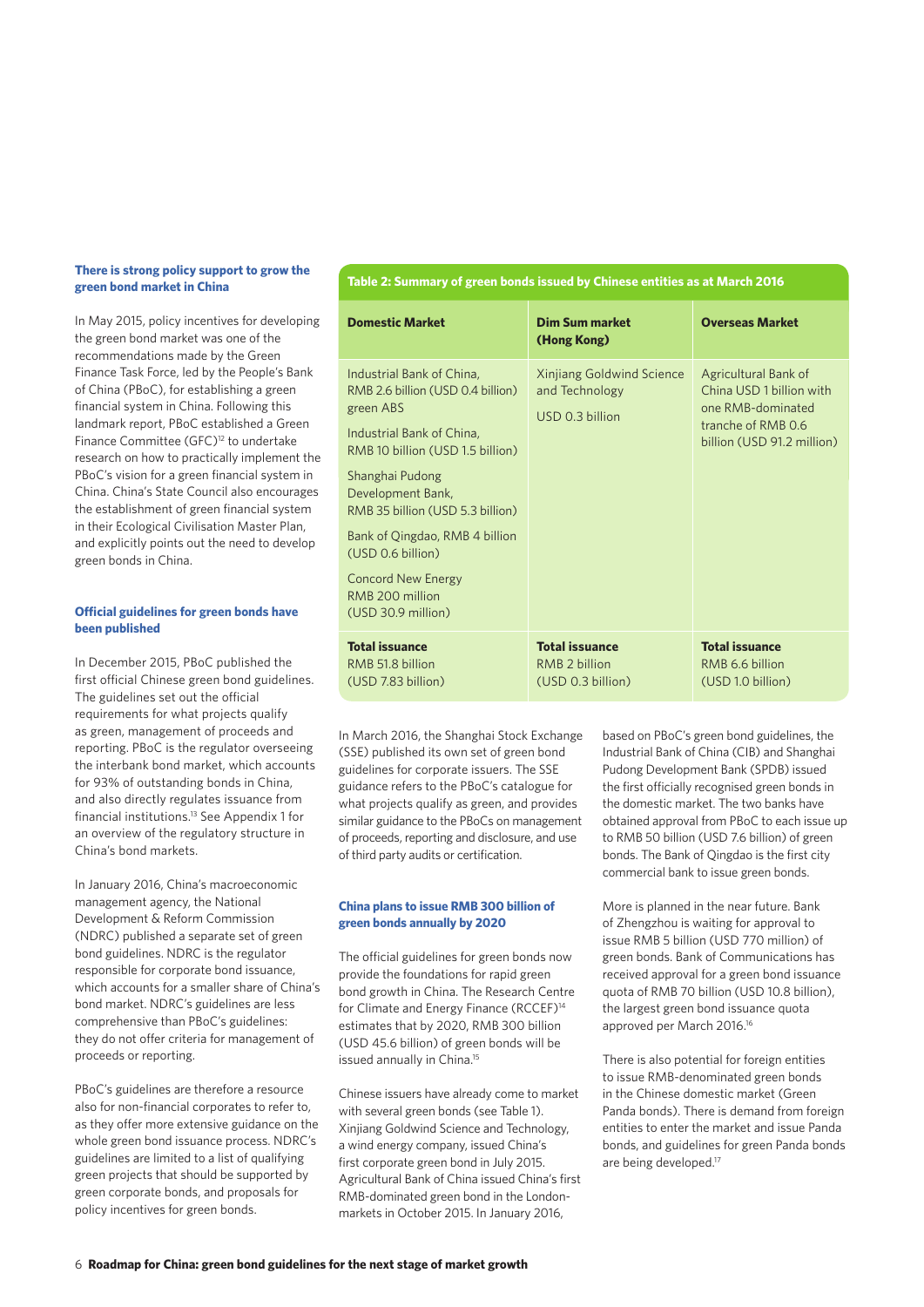#### **Large existing portfolios of green loans in China's major banks indicate immediate potential for green bonds in China.**

Under the China Banking Regulatory Commission (CBRC)'s green definition for green credit, which is aligned with PBoC's catalogue for qualifying green bond projects, there was RMB 5.72 trillion (USD 920 billion) of outstanding green loans in the largest 21 Chinese banks in 2014.

This gives an indication of the immense immediate potential for green bonds to be issued in China, as refinancing of green loans is the main role of green bonds. According to the Green Finance Committee, around 30% of all bonds to be issued by corporates and financial institutions in China will be eligible as green bonds.<sup>18</sup>

#### **Ensuring the environmental credentials of green bonds by developing definitions, verification and reporting procedures**

For green bonds to play a role in achieving China's overarching goal of meeting environmental goals, including climate targets, it is essential that rapid overall market growth in green bond issuance must be balanced with some level of environmental ambition for individual issuances.

Investors want to know that the green bonds they invest in will have genuine environmental benefits. Similarly, governments supporting the growth of green bonds need to be assured that the green bonds will finance projects and assets which have a significant environmental impact in line with policy imperatives.

To ensure the green bond market is a trusted and robust market, processes and definitions need to be established to ensure that funds are allocated to qualifying projects and assets with genuine environmental benefits. Moreover, this must be verifiable by trusted entities.

To enable scale, this must be possible to do with low transaction costs. Throughout the bond term, regular reporting from the issuers also plays an important role in providing progress updates to investors and regulators.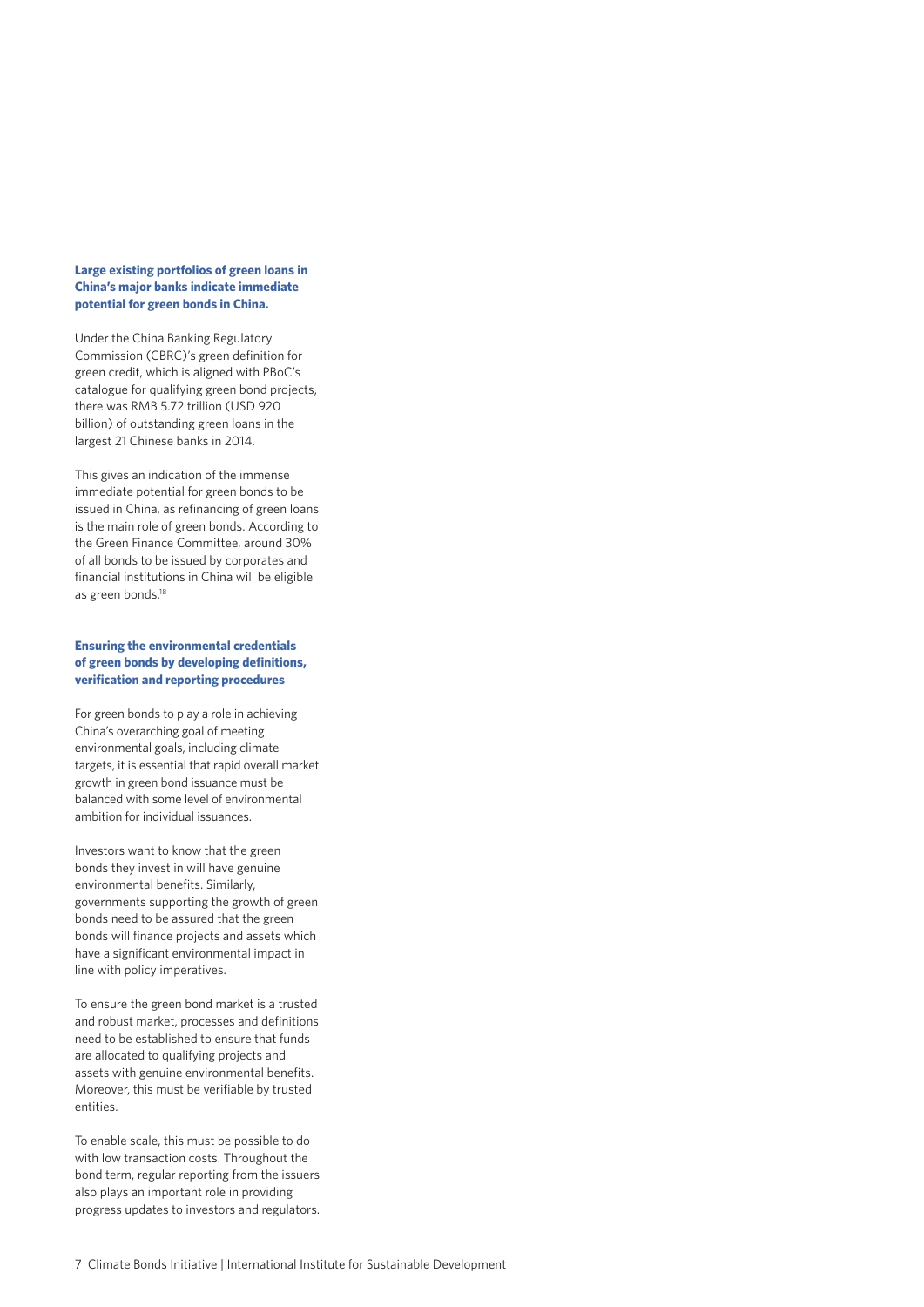### **2. Green Definitions**

Developing definitions for what is green sets the foundation for ensuring green bonds finance only qualifying green projects and assets. This includes first developing highlevel **categories of green projects and assets**, for example renewable energy, low-carbon buildings and water projects (see section 2.1).

Then, within some of these areas, it includes developing further technical criteria for what is green; for example, defining the specific level of emissions intensity a building must have to be considered a low-carbon building (see section 2.2).

Finally, the underlying basis for what is green must be clear. Firmly establishing the scientific link between green bond project criteria and national environmental targets creates a longer-term approach to driving the necessary transition within the Chinese economy (see section 2.3).

#### **2.1 Categories of qualifying green projects and assets**

#### **Current practice in China: PBoC endorses specific categories for what is green**

The official green definitions for projects qualifying for green bond issuance in China are broad and comprehensive. PBoC requires issuers to refer to the China Green Bond Endorsed Project Catalogue (the Catalogue), an official list of the types of green projects eligible for financing via green bonds. The Green Finance Committee, which sits under the China Society for Finance & Banking, developed the Catalogue.

The Catalogue, endorsed by PBoC, is the most comprehensive guideline for what is green in the Chinese green bond market. It covers climate change mitigation and adaptation projects, and broader environmental projects, such as projects addressing air pollution, to be in line with China's environmental policy priorities. The Catalogue sets up six categories with 31 subcategories of projects that are eligible for financing via green bonds.

NDRC's guidelines also define a list of projects eligible for green bond issuance, which are largely in line with the Catalogue of projects endorsed by PBoC.

**Table 3: Comparisons between China's high-level green definitions and the international Climate Bonds Standard**

| <b>Sectors Aligned</b>                                                              | <b>Sectors aligned that can be</b><br>further developed by China                                                         | <b>Sectors</b><br>not aligned                       |
|-------------------------------------------------------------------------------------|--------------------------------------------------------------------------------------------------------------------------|-----------------------------------------------------|
| Industry and energy-<br>intensive commercials                                       | <b>Renewable energy</b><br>supply chain                                                                                  | <b>Fossil fuels</b><br>coal-powered                 |
| <b>Energy distribution and</b><br>management<br><b>Green buildings</b>              | <b>ICT</b><br>broadband, teleconferencing and<br>telecommuting software and                                              | generation,<br>"clean" coal, and<br>fuel production |
| different technical criteria<br>applied                                             | services<br><b>Adaptation</b><br>energy, industry and waste,                                                             |                                                     |
| <b>Renewable energy</b><br>solar, bioenergy, wind, hydro,<br>geothermal and marine  | transport, food supply chain, and<br>financial sevices                                                                   |                                                     |
| <b>Waste, pollution control and</b><br>sequestration<br>recycling, circular economy | <b>Transport</b><br>pubic bike, multi-modal logistic<br>hubs, and public transport (the<br>Cimate Bonds Standard require |                                                     |
| <b>Transport</b><br>new energy vehicles, biofuels,<br>private transport, ICT        | additional emission threshold)<br><b>Agriculture and Forestry</b><br>The Climate Bonds Standard requires                 |                                                     |
| <b>Adaptation</b><br>different examples                                             | mitigation or adaptation benefits<br>from agriculture and forestry                                                       |                                                     |

The exception is with nuclear energy, which is included by NDRC but not endorsed by PBoC.19 Appendix 2 provides an overview of green definitions endorsed by PBoC and NDRC.

The main difference between the two sets of green definitions is that the Catalogue endorsed by PBoC provides an exclusive list of what projects qualify for regulatory green bond approval, while NDRC's guidelines aim to highlight specific project types they are particularly encouraging to be financed by green corporate bonds.

For example, NDRC lists the desalination of seawater and utilisation of reclaimed water as eligible within the "water saving and utilisation" category, while PBoC contains a wider range of project types in the "water saving and utilisation" areas, without guiding on which specific project types should be prioritised within this investment area.

#### **China's categories of green projects are mostly aligned with international practice**

China's categories of qualifying green projects as set out in the Catalogue endorsed by the PBoC are mostly aligned with the categories of green projects covered by international guidelines and standards, such as the Green Bond Principles and the Climate Bonds Taxonomy and Standards. China's categories of what is green also cover the main themes that green bond issuers in the international market have allocated proceeds to in practice.

In some categories of projects, China's definitions are fully aligned with international practice—the projects in these categories would automatically qualify with international guidelines and standards while in other categories, further evidence of environmental credentials of specific projects within the category will be required to ensure the projects meet international expectations.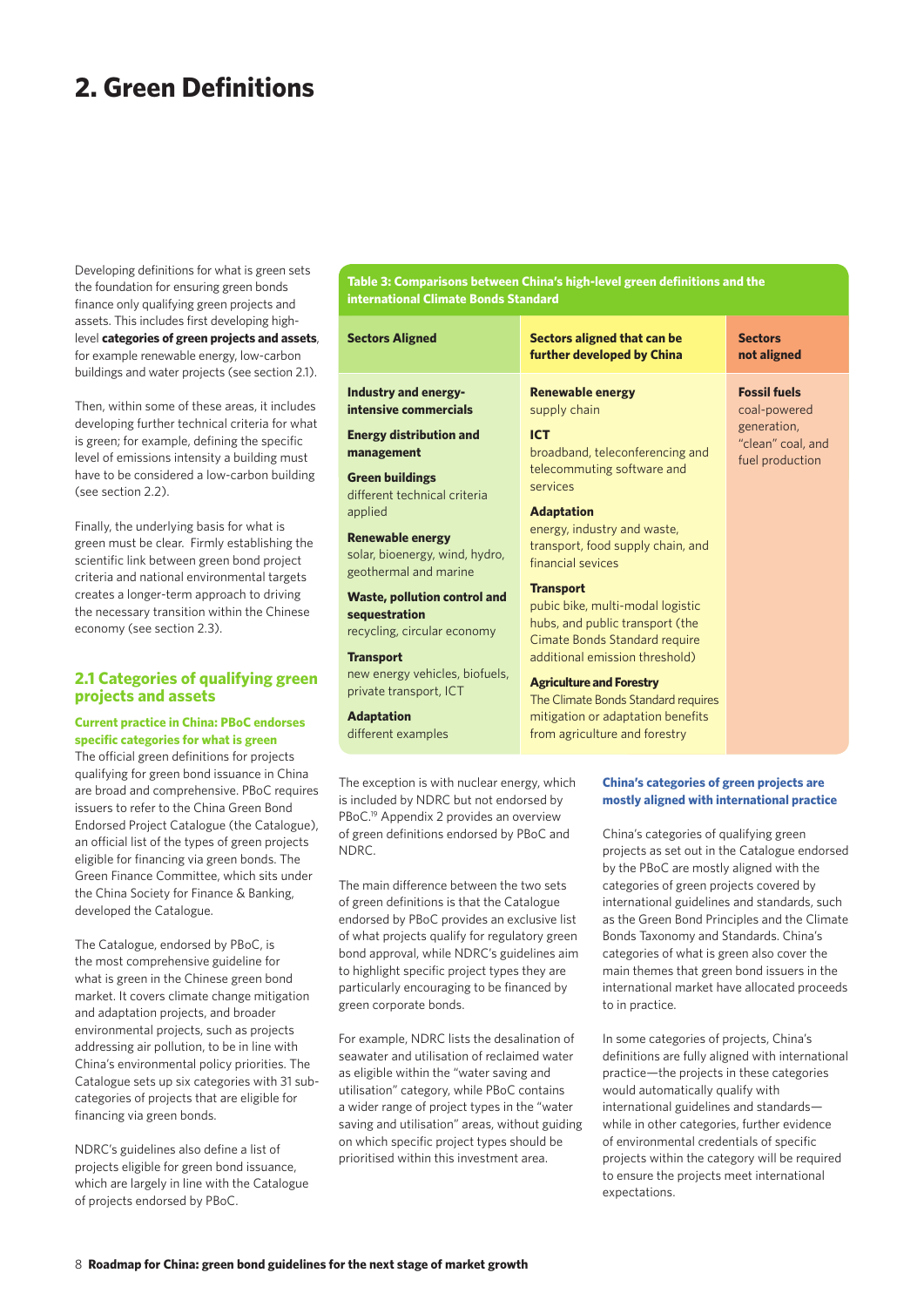However, there are some categories of qualifying green projects included in the Chinese guidelines that differ from practices in the international green bond markets, in particular fossil fuel projects, public transport projects that use fossil fuels, and supply chain investments (see Appendix 3 for more details).

#### **Roadmap for next stage of China's green definitions: Harmonisation with international green definitions to attract low-cost international capital**

#### **Harmonisation can make it easier for international investors to invest in green bonds in China.**

Aligning domestic categories of what is green with categories of qualifying green projects used in the international market would facilitate international investors to more easily invest in Chinese green bonds, both in the domestic green bonds market and bonds issued in overseas markets. The potential for accessing international capital for green bonds in China's domestic market has dramatically increased after the requirements for foreign institutional investors to invest were eased in February 2016.20

If green definitions are harmonised between China and the international market, Chinese green bonds would adhere to guidelines and standards international investors are already familiar with from the international markets. This would reduce their transaction costs in investing, and could therefore facilitate international capital to flow at greater scale into China's domestic green bond market.

Attracting international investment is crucial for China to meet the massive investment needs for the green transition with low-cost capital. Lowering the cost of capital increases the economic viability of green projects with high upfront capital needs, as the amount required to be spent on serving interest rate payments decreases. For green projects with relatively high upfront capital needs, the interest payments can account for a significant share of the total project costs. Attracting international investment at scale also diversifies the investor base and increases market liquidity.

#### **Fossil fuel projects are the main area of divergence between Chinese and international definitions.**

A key topic to consider for future harmonisation is the current inclusion of fossil fuel-based projects in the PBoCendorsed definitions. A significant share of international green bond investors are expected to be reluctant to invest in green bonds with part of the proceeds allocated to fossil fuel projects, as they do not consider it to comply with their green mandates.

While fossil fuel-based projects remain included in the official guidelines, international investors may face increased transaction costs in investing in Chinese green bonds, if they will have to evaluate the green credentials of individual Chinese green bond issuances to ensure that no proceeds are allocated to fossil fuel projects. Implementing a certification model adapted to international investors' expectations for fossil-fuel free green bonds to the Chinese market may also address this issue (see section 4).

#### **The harmonisation process would be a twoway exchange.**

China can look to existing international guidelines, standards and practice for what is considered green in the green bond market, but also play a more active role in influencing how the international guidelines and standards evolve going forward. Increased collaboration could be achieved by the Green Finance Committee taking a more active role in engaging with international guidelines and standard schemes to encourage a two-way communication on how to harmonise green definitions as the market develops.

The Green Finance Committee could work to examine in closer detail the current minor differences between the green definitions used in the China Green Bond Endorsed Project Catalogue and those used in the international markets. The differences set out in Appendix 3 provide a starting point for this analysis. The Green Finance Committee could benefit from collaborating closely with organisations actively working on green definitions for green bonds in the international market. This would help more easily identify differences and how to manage them, and ensure a two-way

exchange of ideas to enable harmonisation to occur. The Green Finance Committee can then seek to minimise the gap and harmonise with international practice in future revisions of the Catalogue.

#### **Domestic harmonisation of green definitions between different bond market regulators in China.**

In addition to international harmonisation, domestic harmonisation in green definitions would also be useful. China's bond markets are fragmented, and include multiple regulatory authorities (see Appendix 1) that cover different types of issuers. At the initial stages of the domestic green bond market, the different regulators have developed and endorsed different green definitions: PBoC has endorsed the green definitions developed by the Green Finance Committee, as has the Shanghai Stock Exchange, while NDRC provides its own green definitions.

Although largely in line with the definitions endorsed by PBoC, a common set of green definitions would be easier to navigate for potential issuers and investors. Additionally, the National Association of Financial Market Institutional Investors (NAFMII) and China Securities Regulatory Commission (CSRC) are also developing their own green bond guidelines, and it is possible that they will endorse or develop green definitions that differ from those endorsed by PBoC and NDRC.

Lack of domestic harmonisation around what qualifies as green for the different regulators could potentially become a challenge to scale up the market in China, as it increases the transaction costs for issuers, investors and policy-makers.

Common green definitions across regulators would facilitate greater capital flows to green bonds across the different segments of the bond markets in China, helping the green bonds market to achieve scale. Harmonisation across regulators could be facilitated by more communication and coordination between different authorities. Efforts for closer collaboration between the different regulators on green bonds would also create benefits for China's general bond market reform, where reducing the fragmentation of the capital markets is on the agenda.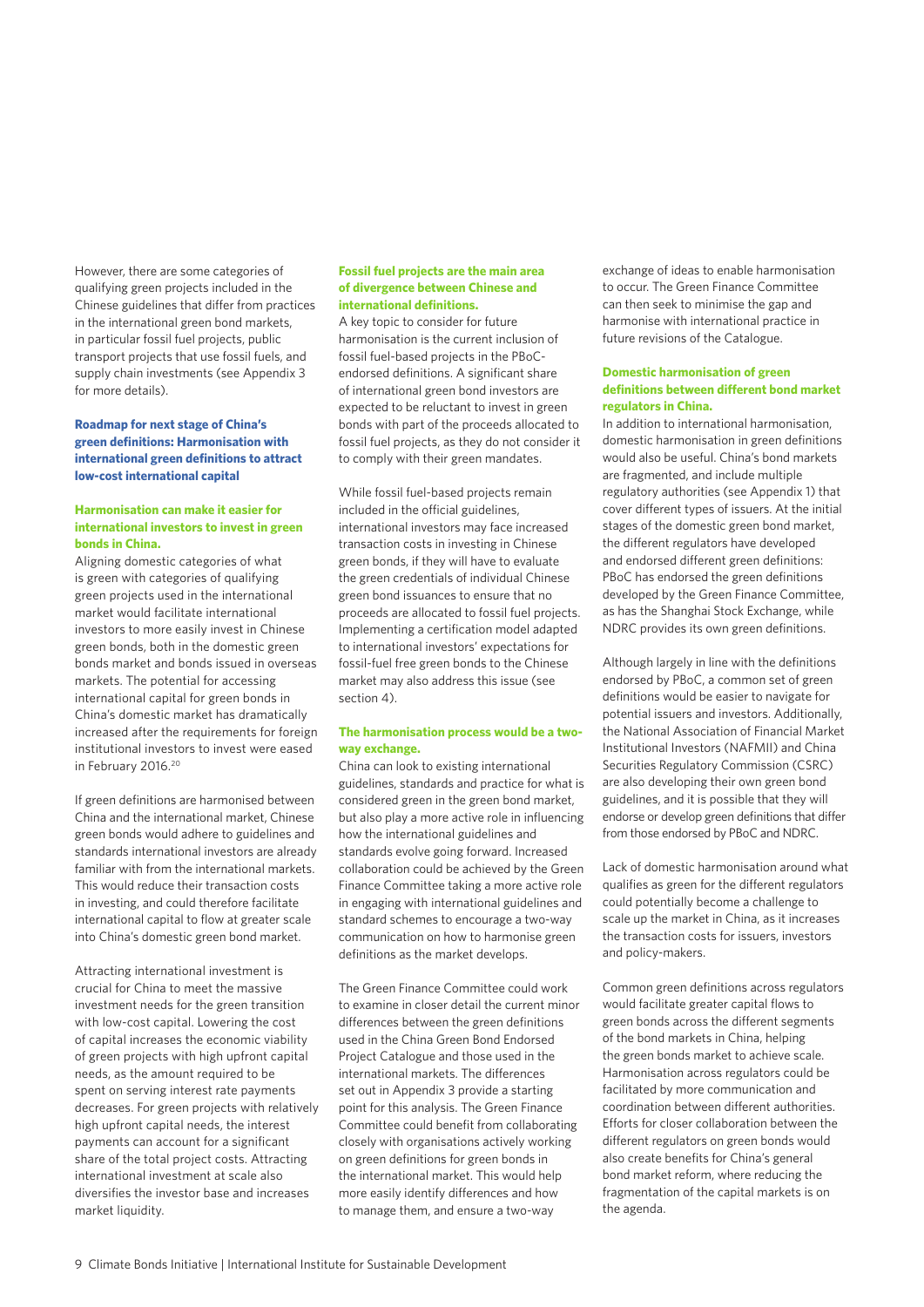#### **2.2 Sector-specific criteria within selected categories of green projects**

#### **Current Practice in China: Sector-specific criteria based on national standards**

Within the high-level categories of energy efficiency and green buildings, the current Catalogue endorsed by the PBoC sets out additional sector-specific criteria that projects must meet to qualify for green bond issuance:

- **Energy efficiency: Projects must** meet the reference value of energy consumption per unit of product as set in the national standard for industrial energy consumption<sup>21</sup> to be considered as green.
- **Green buildings:** Newly-built residential and public buildings must be rated no less than "two star" according to the national building standards Evaluation Standard for Green Building<sup>22</sup> to be considered eligible.

These sector-specific criteria contained in the Catalogue are based on China's current domestic policies.

#### **International practice: Sector-specific criteria are emerging in a range of different sectors**

In the international green bond market, sector-specific criteria that issuers can voluntarily adhere to are emerging in several sectors. There are no regulatory requirements to adhere to certain sector-specific criteria. The Green Bond Principles do not set out sector-specific criteria directly, but instead refer issuers to existing sector-specific technical standards, such as green building standards or the Climate Bonds Standard.

Adherence to common sector-specific criteria developed by respected external organisations can be a way for green bond issuers to ensure investor confidence in the environmental credentials of the bond and reduce any risks that the green credentials of the bonds are not sufficiently robust. Whether an issuer chooses to comply with sector-specific criteria for their green bond to increase investor confidence in the bond is largely driven by the issuer's internal risk management procedures and branding considerations.

**Table 4: International sector-specific criteria are available for an increasing number of sectors under the Climate Bonds Standard**

| <b>Available now</b> | <b>Available soon</b>                         |
|----------------------|-----------------------------------------------|
| Solar                | Bioenergy                                     |
| Wind                 | Water                                         |
| Low Carbon Transport | Food, Agriculture & Forestry                  |
| Low Carbon Buildings | <b>Hydro Power</b>                            |
| Geothermal           | Marine & Coastal                              |
|                      | Information & Communications Technology (ICT) |
|                      | Industrial Energy Efficiency                  |
|                      | Waste Management & Circular Economy           |

#### **Roadmap for next stage of China's green definitions: Leverage international standards for sectorspecific technical criteria**

The sector-specific criteria for energy efficiency and green buildings in the Catalogue endorsed by PBoC are at present not easily comparable with international criteria in these investment areas. Identifying how the sector-specific criteria currently endorsed for green bond projects in China compare with international sector-specific criteria in the green bond market is a first step to explore how to harmonise criteria.

Different sector-specific criteria in China and the international green bond markets can be a barrier to attracting international capital, as it increases international investors' transaction costs in evaluating the environmental credentials of the bond, since they have to familiarise themselves with China-specific criteria, and evaluate whether these are in line with the criteria they are used to from the international market.

**Convening expert working groups is one approach to harmonising sector-specific criteria.**

To harmonise sector-specific criteria between China and the international markets, China's Green Finance Committee can convene—or ask another entity to convene on their behalf sector-specific working groups of experts to develop Chinese sector-specific technical criteria that are harmonised as much as possible with international practice.

The working groups of experts should consider any current sector-specific criteria used in the Chinese market, as well as sector-specific criteria that are being developed in the international green bond markets. The experts can then determine how best to harmonise, and in which sectors China can leverage international criteria directly to easily align domestic guidelines with international practice. For example, the Climate Bonds Standard and Certification scheme has developed a range of sector-specific criteria specifically for the green bond market (see Table 3). The process is intended to be dynamic, with sector-specific criteria updated at regular intervals to take into account technological progress and changes in environmental policy targets.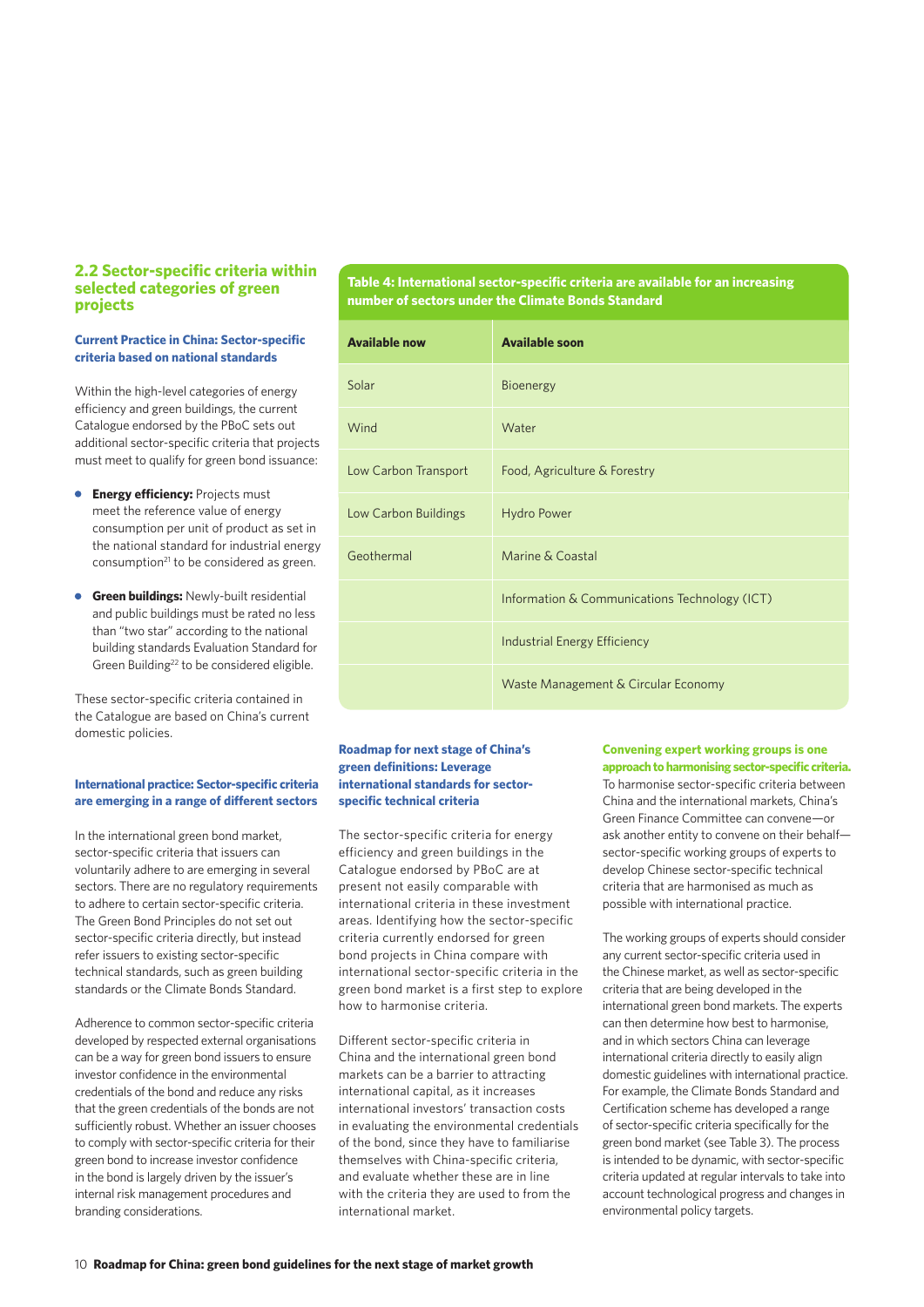**Box 1: Step-by-step guide to harmonising technical criteria for the green building sector between China and the international market that can be replicated in other sectors**

**Step 1: The Green Finance Committee, or another entity approved by the Green Finance Committee, establishes a Green Buildings Working Group** Members can include academics, other scientific experts and industry representatives. The working group will include a range of actors who collectively have extensive knowledge and skills in the green building sector, and the capability to analyse and compare different criteria for green buildings suitable for the financial sector.

For example, representatives could come from the Ministry of Construction (which developed China's national green building standards), building initiatives within the industry, and local research institutes. International experts who have been involved in developing international green building standards can also be included to provide international perspectives on standards development in the area.

#### **Step 2: Identify the current sectorspecific criteria to qualify for green bond issuance in China**

The Catalogue states that newly built residential and public buildings must be rated no less than "two star" according to the national building standards Evaluation Standard for Green Building<sup>23</sup> to be considered eligible for green bond issuance. This green building standard covers a range of factors, and is not fully emissions focused, which means the score given does not provide a direct indication of emissions performance.

**Step 3: Assess alignment with criteria used in the international green bond market** The current qualifying threshold for green bond eligibility of minimum "two star" under China's national green building standard is not easily comparable to international standards for green buildings, such as the Climate Bonds Standard for Low-Carbon Buildings.

A key difference is that the International Climate Bonds Standard focuses on building emissions and measures emission performance of buildings relative to an emission baseline. The emission baseline is established at the city level from actual operational data of buildings and represents the top 15% of city-level emissions performance. This is the minimum level of carbon emissions performance that must be demonstrated by portfolios of buildings to be eligible for green bond issuance under the Standard.<sup>24</sup>

**Step 4: Assess whether sector-specific international criteria can be directly applied also to Chinese green bond issuance**  Directly applying international sectorspecific criteria to the Chinese market can save time and efforts in developing China-specific criteria. For example, for green buildings, China can easily adopt the international Climate Bonds Standard for low-carbon buildings to the Chinese context.

The only additional efforts required to do this is establishing baseline emission performance requirements for China using existing emission data of buildings. Once

this is done, the international criteria for low-carbon buildings under the Climate Bonds Standard can immediately be used in China to define what buildings are eligible for green bond issuance.

Chinese city-level emissions performance baselines can be established using data for buildings that is available from emission exchanges in selected cities that are covered by the 7 pilot emission trading schemes in China, including Shenzhen, Shanghai, and Beijing.<sup>25</sup>

The alternative would be to develop new Chinese sector-specific criteria that are harmonised as much as possible with international practice. If Chinese-specific criteria are developed, any differences with international practice should be clearly disclosed to aid international investors in comparing China's criteria with international criteria.

**Step 5: Update the sector-specific criteria at periodic intervals to consider progress in technologies, policy targets and availability of benchmark data** To ensure the green building criteria for green bond issuance are aligned with China's overall policy targets in the sector and for emissions intensity for the economy as a whole, the criteria for green buildings will be reviewed and adapted regularly.

For example, the Low Carbon Building sector-specific criteria under the Climate Bonds Standard are reviewed by its technical working group on an annual basis in order to address any issues arise after the release of those criteria.

#### **A two-way collaboration would be most beneficial in achieving harmonisation between Chinese sector-specific criteria and international criteria.**

The groups of experts convened in China could also contribute their findings to international guidelines and standard schemes to influence how these are developed in the next stage of the international green bond market.

Box 1 presents an example of how an expert committee convened by the Green Finance Committee, or another entity approved by the Green Finance Committee, can harmonise criteria in the green building space for a next iteration of the China Green Bond Endorsed Project Catalogue. The same steps can be repeated for other sectors to harmonise sector-specific criteria between China and the international markets.

While work to achieve improved harmonisation is underway, an intermediate step would be for the Green Finance Committee to more clearly disclose the differences between domestic standards and international standards in specific sectors.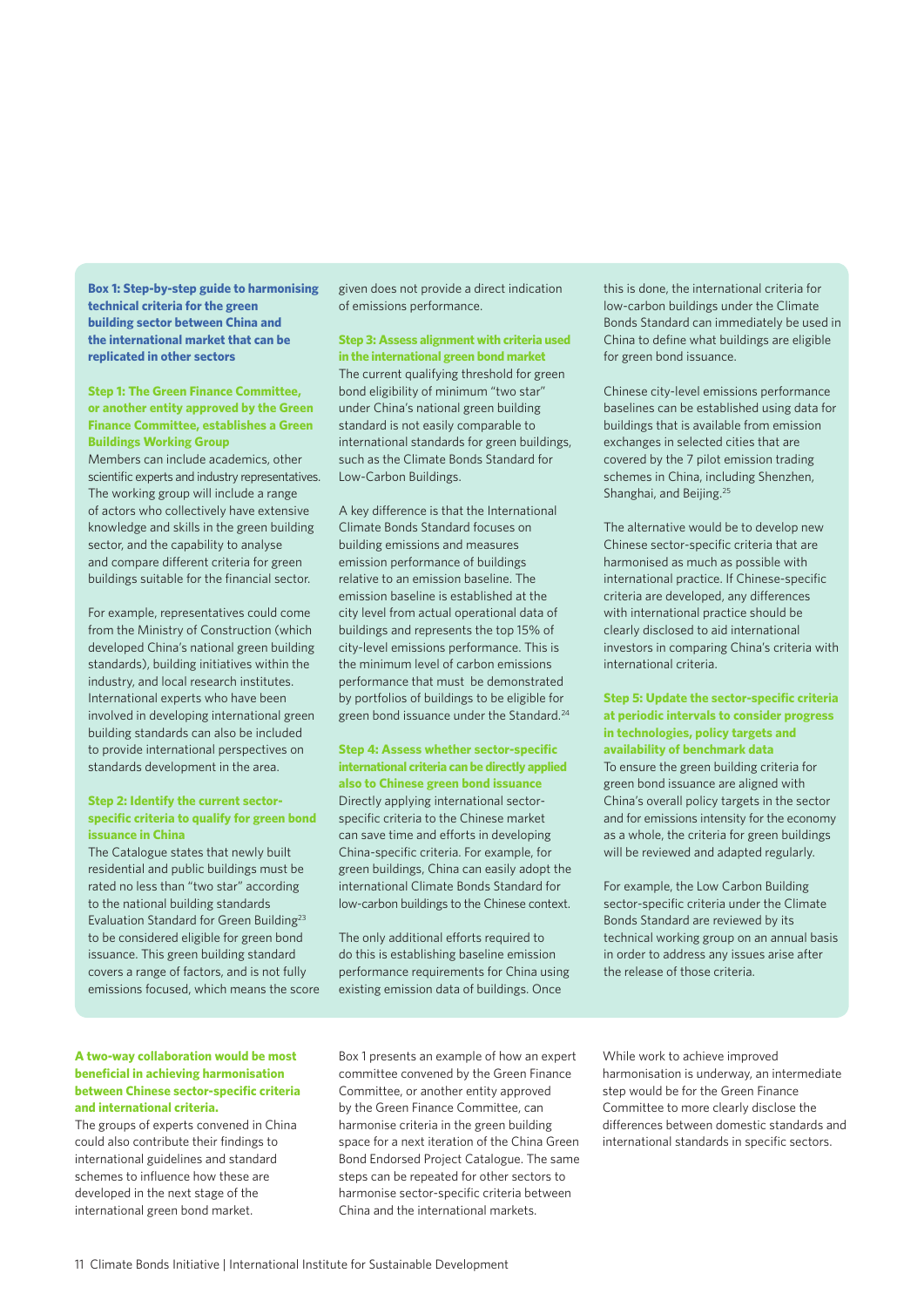#### **2.3 Basis for what is green: The link between green bond project criteria and national environmental targets**

#### **Current practice in China: High-level green definitions based on industry policy**

The investment areas covered by the PBoCendorsed Catalogue of green projects are based on existing national policies for green industry and climate change mitigation and adaptation.26 However, within many of the investment categories it is not clear whether sufficient criteria are in place to ensure the green projects are achieving the level of ambition set out in national targets in the area.

For example, it is clear that the green project category of clean energy included in the Catalogue is in line with China's official policies to reduce their carbon emissions. However, it is not clear whether the criteria set out for clean energy—such as the inclusion of "clean" coal—is sufficiently strict to ensure the clean energy projects funded under the green bond guidelines are in line with China's official emission reduction targets to reduce carbon intensity by 60%- 65% relative to 2005 levelS by 2030.27

#### **International practice: Aligning green bond standards with scientific framework in the climate space**

In the international markets, progress is being made to make a clear link between project-level criteria for green bonds and international climate targets. Climate change mitigation and adaptation projects account for the majority of projects financed in the international green bond market.

The Climate Bond Standards and Certification scheme use a scientific framework to ensure green bond projectlevel criteria are aligned with the levels of emission reductions required to meet the international targets of limiting global warming to less than 2°C. The framework provides investment pathways that will achieve the less than 2°C target, which then allows sector-specific standards to be developed that are in line with the investments needed.

The scientific link between project-level criteria and high-level climate targets allow issuers adhering to the Climate Bonds Standard to assure investors that their green bonds provide a significantly ambitious contribution to a low-carbon climateresilient economy.

#### **Roadmap for next stage of China's green definitions: Providing scientific base for qualifying green projects**

Future iterations of China's green bond project Catalogue could use a scientific framework to ensure that the project-level criteria for green bonds are in line with China's national environmental targets, including emission reduction targets.

A scientific framework is required to understand how the high-level policy targets translate to project level criteria.

A scientific framework would provide a clearer guide for the Green Finance Committee in deciding what project types should be included or excluded from the next iteration of the green bond Catalogue to ensure that the green bond guidelines are consistent with overall government targets for the transition to a green economy.

Scientifically based definitions would further enhance both policy-makers' and investors' confidence in the environmental credentials of the green bonds.

A clearer scientific link between China's national environmental targets and the green bond definitions would also allow the green bond definitions to be easily adjusted when national targets are altered in the future. This would help ensure that green bonds remain a viable tool for China to achieve its national targets.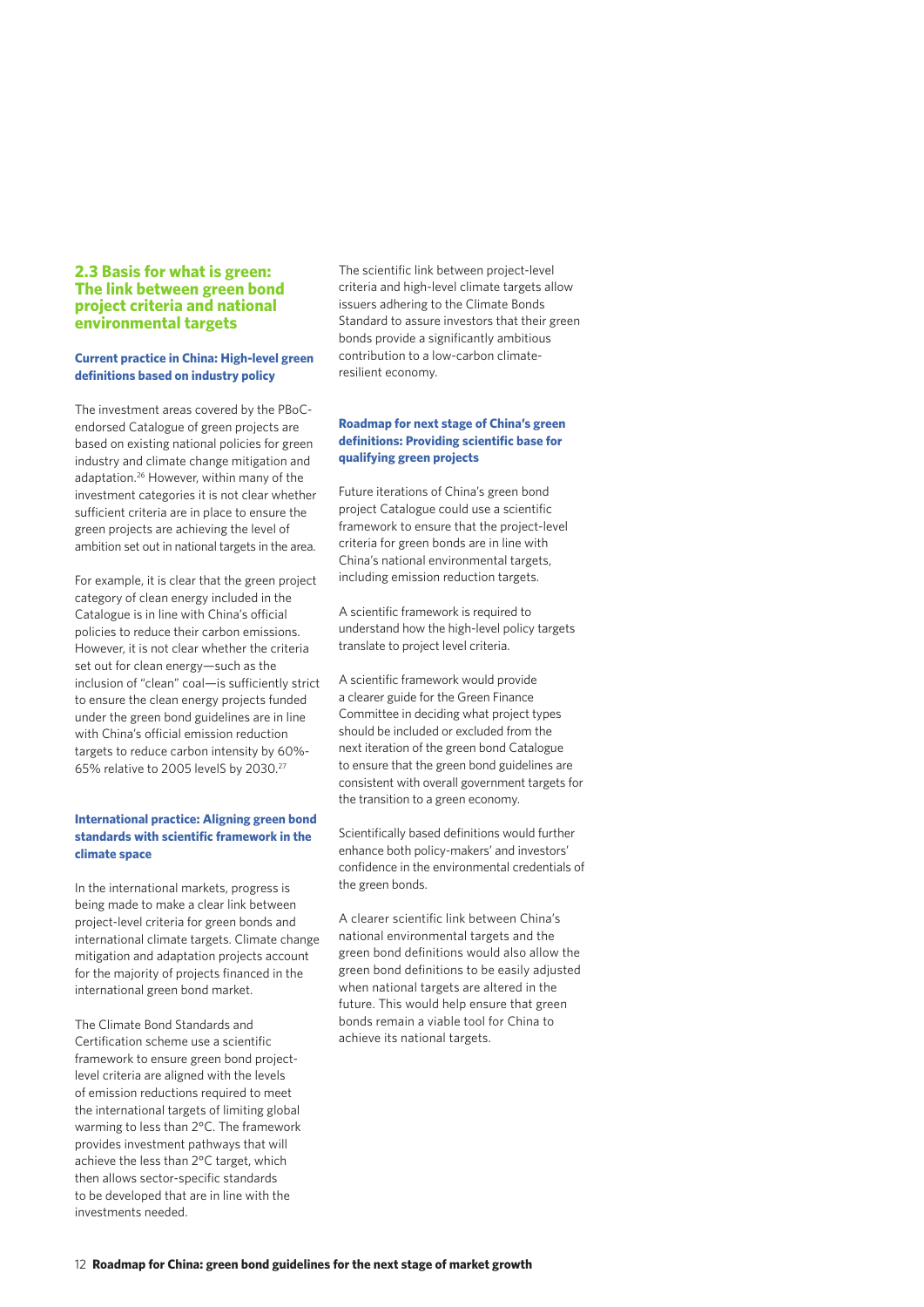### **3. Management of Proceeds**

Robust management of proceeds that ensures that all funds from the green bond issuance are allocated to qualifying green projects plays an important role in building investor confidence.

Funds raised from green bond issuances can be allocated to new projects or be used to refinance existing green assets. The main role of bonds in the financial markets is generally to refinance existing loans, which implies refinancing should account for the largest share also of the green bond market (see Appendix 4).

#### **Current practice in China: Requirements for tracking funds and investing unallocated proceeds**

#### **Tracking of proceeds**

PBoC has set stringent rules for tracking the use of proceeds of green bonds: how much of the proceeds have been allocated to qualifying green projects or assets at any given time in the bond term, and how much remains unallocated.

Under PBoC's guidelines, tracking requirements provide that issuers either ring-fence or earmark the proceeds to qualifying green projects. Ring-fencing means issuers establish a special account for the green bond proceeds, which is only used to allocate proceeds to qualifying green projects. Earmarking does not require proceeds to be segregated in a special account, but instead only requires issuers to keep a nominal relationship between the amount of proceeds raised and funds allocated to green projects—and pending full allocation to qualifying projects, a nominal relationship with the unallocated amount of proceeds and qualifying instruments that ensures the funds are not temporarily invested in non-green projects.

#### **Management of unallocated proceeds**

Under PBoC's guidelines, issuers are required to invest temporarily unallocated proceeds in green bonds from other issuers (only non-financial corporates qualify) or money market instruments with good credit rating and liquidity. This is to ensure that proceeds are not temporarily invested in non-green projects that green bond investors would not accept.

In the very early stages of the market, issuers might have to invest in money market instruments only, as the pool of domestic green bonds from non-financial corporates to invest in is non-existent or limited.

PBoC requires that all green bond proceeds must be allocated to qualifying green projects or assets within one year of the green bond issuance within one year of the green bond issuance. This can be all refinancing of existing green assets, new projects or assets or a mix of the two.

NDRC's green bond guidelines do not yet cover any specific rules for management of proceeds.

#### **International practice: Earmarking mostly used to track funds and investment of unallocated proceeds is disclosed**

#### **Tracking of proceeds**

International practice is for corporate issuers, including commercial banks, and municipalities to use earmarking (keeping a nominal relationship between green bond funds and money allocated to qualifying green projects) rather than ring-fencing (segregating proceeds in a separate account only used for qualifying green projects). Earmarking is widely accepted by green bond investors as sufficiently robust to ensure funding is allocated to qualifying projects: the important thing is ensuring an amount equivalent to the proceeds raised are allocated to qualifying projects or assets.

A smaller number of international green bond issuers ring-fence the proceeds in a separate account, including development banks such as the European Investment Bank and project bond issuers. For green project bonds, ring-fencing the proceeds in a separate account comes with the nature of project bonds—the funds raised from the bond issuance are allocated to a specific project and the project backs the bond, rather than the issuers' balance sheet. The ring-fencing of proceeds used by green project bonds is therefore not specific to green, but a general feature of project bonds.

#### **Management of unallocated proceeds**

PBoC's guidelines take a step further than many issuers in the international markets

have done in practice. The international market focuses on disclosure, rather than requirements. For example, the Green Bond Principles recommend issuers disclose to investors what instruments they will use to invest the balance of unallocated proceeds. Similarly, Moody's proposed Green Bonds Assessment encourages issuers to set up clear eligibility criteria for investment of unallocated proceeds. However, neither provides clear guidance on what specific instruments are deemed most suitable to reduce the risk of proceeds being temporarily invested in non-green assets.

The PBoC is closely aligned with the Climate Bonds Standard on management of unallocated proceeds. The standard sets clear rules for investment of unallocated proceeds to ensure noncontamination of the proceeds. Under the standard, the unallocated proceeds can be held as either temporary investment instruments that are cash, or cash equivalent instruments, within a Treasury function; or as temporary investment instruments that do not include greenhouse gas intensive projects.

**The PBoC is closely aligned with the Climate Bonds Standard on management of unallocated proceeds. The standard sets clear rules for investment of unallocated proceeds to ensure non-contamination of the proceeds.** 

**Roadmap for next stage of management of proceeds: Earmarking provides investors with sufficient assurance**

#### **More guidance to help issuers choose between different tracking systems and then implement them**

PBoC's current guidelines provide robust guidance to issuers for management of proceeds by requiring ring-fencing and earmarking of the green bond funds. To further improve the guidance, PBoC could consider providing more details on the differences between earmarking and ring-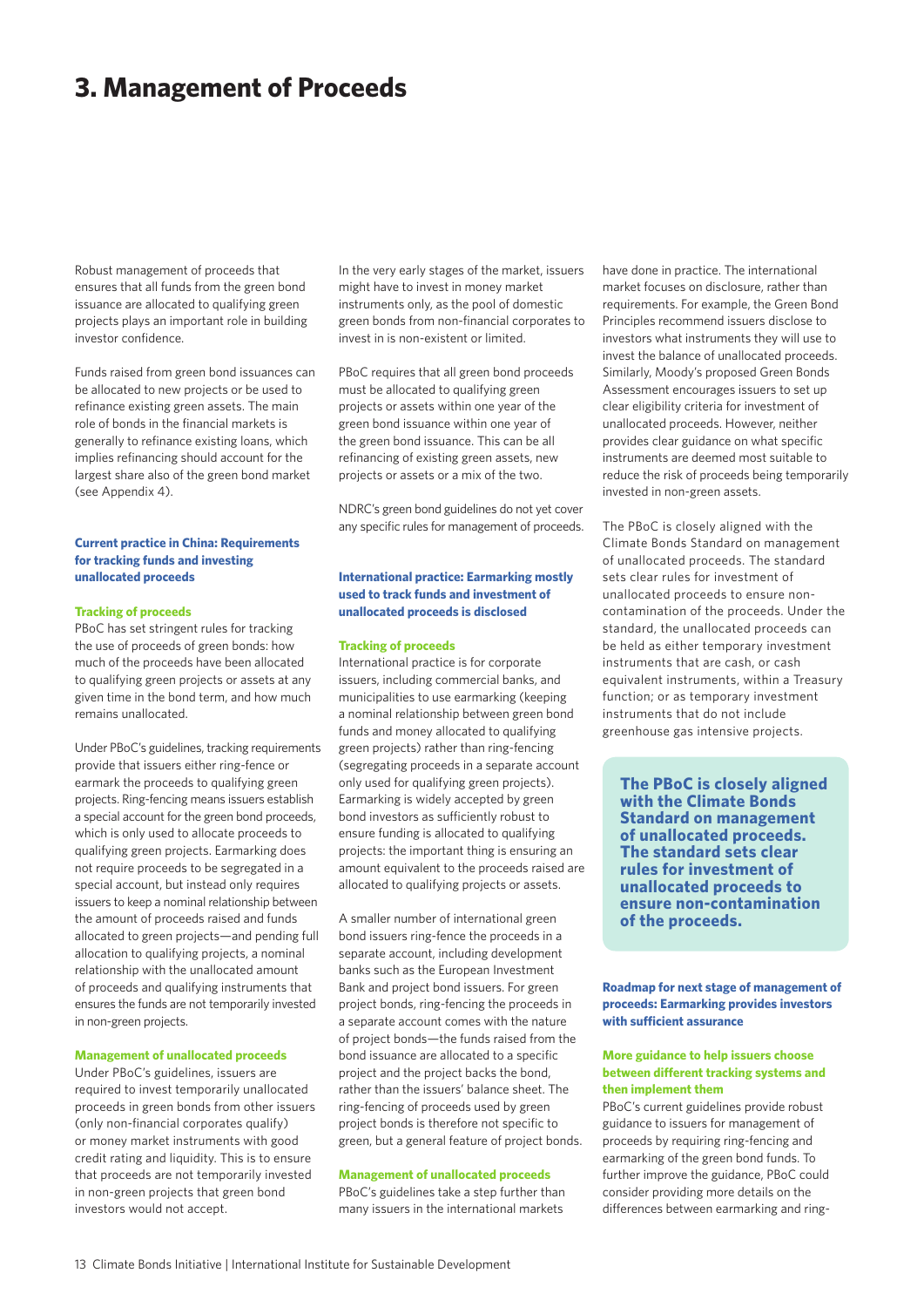### **4. External Reviews and Assurance**

fencing. Guidance from PBoC would give issuers a stronger basis for deciding which tracking system to use.

Further guidance on tracking systems for green bonds could include highlighting that, in the international market, earmarking is considered to provide investors with sufficient assurance that funds are allocated to green projects. Earmarking recognises the fungible nature of money within the issuer entity, and is particularly suited for corporates, including financial and nonfinancial corporates, and municipalities.

Future guidelines can also provide more information on how to implement earmarking in practice by explaining that it only requires a nominal relationship to be kept between the total sum of green bond funds raised, and the sum of proceeds allocated to qualifying green bond projects. Pending full allocation of proceeds to qualifying projects, earmarking requires the issuer to have a sum equivalent to the unallocated proceeds invested in qualifying cash-equivalent instruments or green bonds from other non-financial issuers; again, it's a nominal relationship that is required.

#### **Management of unallocated proceeds**

PBOC's current requirements for investment of unallocated proceeds provide sufficiently robust rules to ensure that unallocated proceeds are not invested in non-green projects.

To improve investor transparency, future iterations of the guidelines could consider encouraging issuers to disclose to investors where unallocated proceeds have been invested. For example, how much of the unallocated proceeds were temporarily invested in green bonds from other issuers, and how much was invested in cashequivalent instruments to be in line with recommendations in international green bond guidelines.

PBoC could also emphasise in future iterations that the annual reporting on the green bond proceeds (see section 5) provides a simple check that issuers have complied with the rule of all proceeds being allocated to qualifying green projects within a year of issuance.

There is a range of mechanisms to verify that green bonds finance qualifying green assets. The most common mechanism is for green bond issuers to use an external review to provide investors with increased confidence in the green credentials of the bond both preissuance and post-issuance:

- **Pre-issuance:** External reviews are used pre-issuance to provide investors with information particularly on what types of green projects the bond will fund and what management processes the issuer has in place to ensure the funds are allocated only to these green projects.
- **Post-issuance:** Post-issuance, external reviews are used to assure investors that the funds are allocated as was promised pre-issuance, and provide more information on the environmental impacts of the bonds.

External reviews are an important improvement on issuer disclosure (first party review), as they provide an independent check on the validity of the issuers' claims for the environmental credentials of the green bonds.

Another benefit of external reviews is to help educate new green bond issuers on what information investors are seeking so they can be confident of the environmental credentials of the green bond.

External reviews can cover use of proceeds, management or proceeds and reporting procedures. In the green bond market, external reviews come in the form of secondparty reviews or third-party certification:

**Second-party review:** A second party organisation—an external organisation with environmental expertise—is arranged by the issuer to check the issuance framework and green credentials of the bond. Often the second party also works with the issuers to help them with the initial development of a green bond framework, which the second-party provider then subsequently evaluates. External help in developing green bond frameworks is valuable for the issuers, particularly for first time issuers; however, it reduces the independence of the second-party in reviewing the issuer's framework, as the second-party provider is then reviewing their own work.

**• Third-party certification:** The thirdparty verifier, who is arranged by the issuer, reviews the bond against relevant criteria for the environmental credentials of projects and assets. The criteria have been previously developed by another independent entity (the standards provider). The verifier also checks compliance against standard criteria for management of proceeds and reporting as also developed by the standards provider.

#### **Current practice in China: Independent review of green bonds credentials encouraged**

PBoC's Guidelines encourage issuers to arrange external reviews on the green credentials of the bonds, although it is not at present a requirement. The recommendation does not distinguish between second-party reviews and third-party certification. The official encouragement of external reviews for green bonds is useful to drive issuers to getting external reviews, but also in incentivising institutions and service providers to develop the necessary capabilities.

The first green bonds issued in China since the release of the guidelines suggest issuers will follow the recommendations from PBoC and choose to get external reviews of their green bond claims, as set out in Table 5.

#### **There is not yet a standardised procedure for providing external review on green bonds in China.**

The lack of standardised procedure is evident from the difference in reviews in the table above. Different verifiers each have their own procedures and criteria that they include in a second-party review. This increases transaction costs for investors in using the reviews to evaluate green bonds. It also limits the comparability of green bonds from different issuers, particularly if different reviewers cover them.

The second-party reviews are not fully independent checks of the green claims of the bonds, as the second-party reviewers often help issuers develop their green bond frameworks as well as checking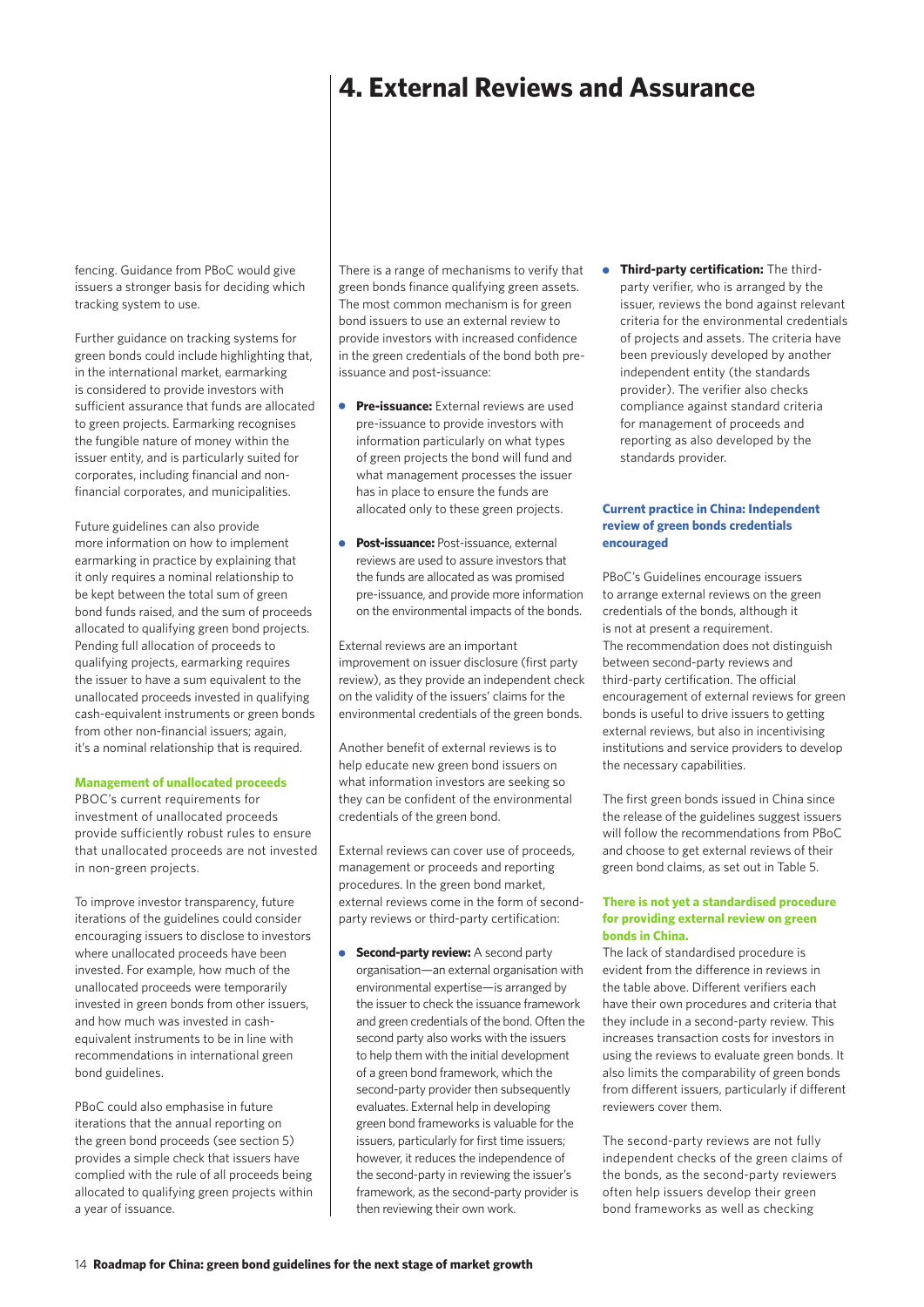#### **Table 5: Examples of external reviews of green bonds in China**

| <b>Issuer</b>                             | <b>Type of review</b>                                                                     | <b>External reviewer</b> | What's included in the review                                                                                                                                                                                                                                                                             |
|-------------------------------------------|-------------------------------------------------------------------------------------------|--------------------------|-----------------------------------------------------------------------------------------------------------------------------------------------------------------------------------------------------------------------------------------------------------------------------------------------------------|
| Shanghai<br>Pudong<br>Development<br>Bank | Second-party review<br>following international<br>certification methodology <sup>28</sup> | <b>FY</b>                | Pre-issuance report covering green credentials, management of<br>the use of proceeds, and reporting and disclosure. The review<br>checked the green bond's alignment with PBoC's guidelines.                                                                                                              |
| China Industrial<br>Bank                  | Second party review                                                                       | <b>RCCEF</b>             | Pre-issuance report covering use of proceeds, decision<br>making process and technical criteria of project selection, and<br>environmental objectives of the underlying projects. The review<br>checked the green bond's alignment with PBoC's guidelines and<br>the international Green Bond Principles. |

them. This lack of independence is increasingly a concern as the market grows and more issuers enter the market, as the opportunity for environmental fraud then increases. Having truly independent reviews is an important mechanism to prevent inappropriate environmental claims and fraud.

#### **Third-party certification will help standardise the external review process.**

We are yet to see third-party certification following standardised procedures for the external review of a green bond in China. This is despite the issuance of approximately USD 5 billion of green bonds in the Chinese market following the international certification methodology without being directly certified.

The capacity to implement third-party certification against green bond standards is emerging in China. Approved verifiers under the international Climate Bonds Standard & Certification Scheme, such as KPMG, EY, DNV GL, Bureau Veritas and Trucost, could provide certification services in China against the Climate Bonds Standard. SynTao Green Finance became the first Chinese company to be approved as a verifier against the international Climate Bonds Standard in January 2016.

This means that all of these verifiers can provide issuers with third-party certification against the international Climate Bonds Standard, as well as checking adherence to PBoC's Guidelines.

#### **International practice: Second-party review for most green bonds with an increasing number of third party certifications**

The majority of green bonds in the international market use some form of external review. This is particularly prevalent in the European market, but it is also being increasingly used in the US market.

#### **International practice for second-party reviews**

Second-party review is the most common type of review in the international green bond market, used by 60% of green bonds issued by mid-2015.29 Second-party reviews are provided by research service providers focused on Environmental Social and Governance (ESG) or scientific expertise.30 The second-party typically reviews the adherence of the bond to the four pillars of the Green Bond Principles: use of proceeds, process for project evaluation and selection, management of proceeds, reporting. Some second-party reviews also provide additional evaluation of the greenness of the eligible projects or assets.

However, the second-party reviews currently lack standardisation across different providers and typically also within the same provider, leading to incomparability among different green bonds. One of the second-party reviewers, CICERO, has attempted to address the issue of lack of standardisation by developing a rating system for the green bonds ("Shades of Green" ratings), which increases comparability between their

reviews; however, it's not comparable to reviews from other service providers.

The lack of standardised reviews means investors still have to evaluate the green credentials of each individual green bond issuance, which keeps their transaction costs relatively high. This solution can work for a niche market; however, it is not scalable in the mainstream market as the transaction costs to investors become significant when the volume of green bond investment increases. Second-party reviews are however an important tool while standards are being developed.

Another issue is that the second party reviews do not truly represent an independent review of the green claims of the bond, as the second-party organisation typically helps the issuer develop the green bond framework as well as checking it.

#### **International practice for third-party certification**

For third-party certification, at present, there is only one certification scheme for green bonds in the international market—the Climate Bonds Standard & Certification Scheme. The scheme uses standardised approaches and has set up clear rules and procedures for verification and certification in terms of green credentials, use of proceeds, and reporting.31 As at mid-March 2016, certification has been used by USD 5 billion of green bonds.32 Increased uptake is expected over the next years as sectorspecific criteria are being provided for an increasing number of sectors.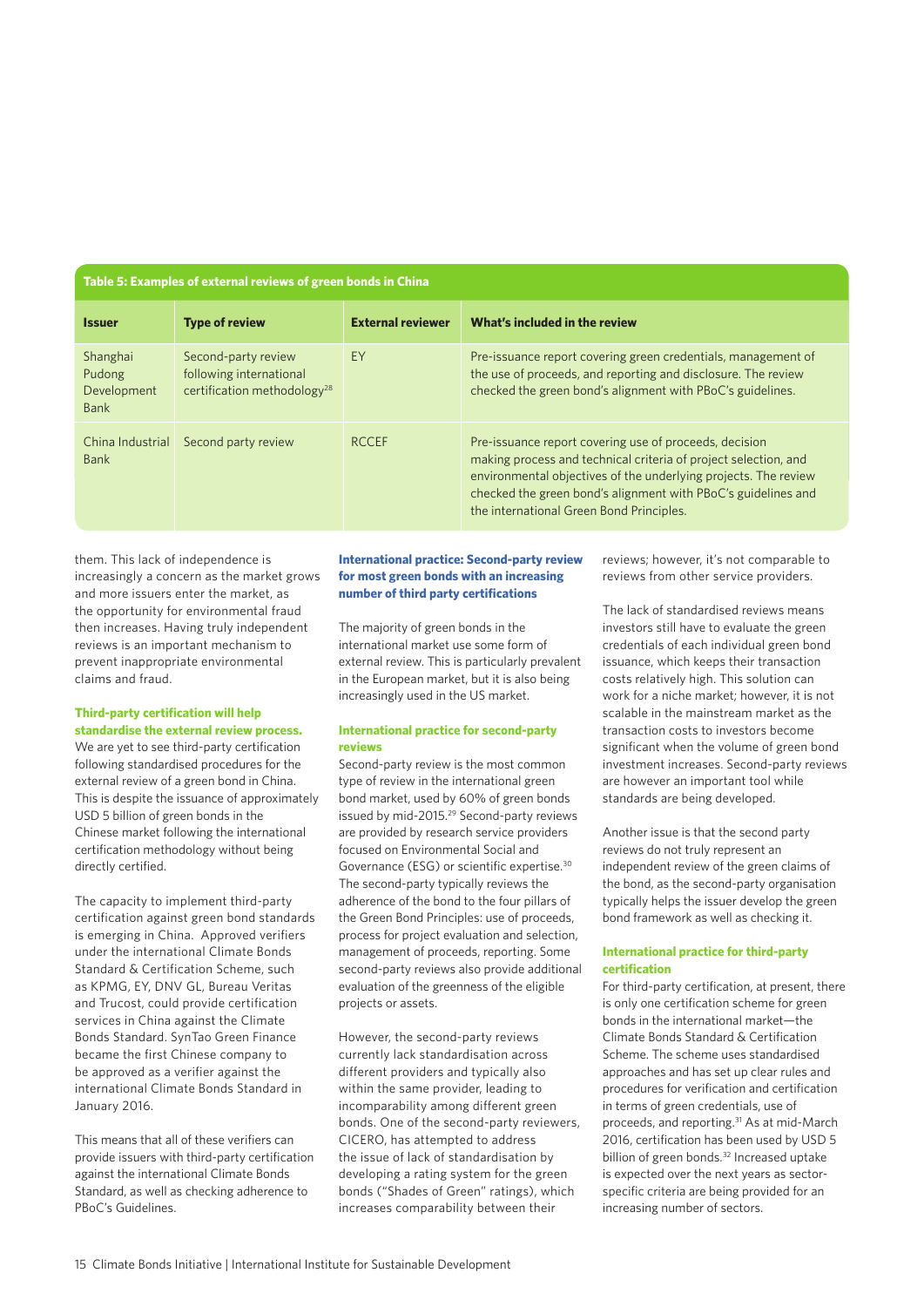Certification of green bonds against a standard allows investors, governments and other stakeholders to prioritise green bonds with confidence that the funds are being used to deliver a lowcarbon and climate-resilient economy. It avoids investors having to evaluate or do expensive due diligence on green credentials of green bonds.

#### **International experience with policing of green claims**

So far, reputation and regulatory anxiety has been sufficient policing mechanisms to prevent environmental fraud, but as the market grows and opportunities for fraud increase, further policing mechanisms may be explored. In the international market, there has been discussion of investor-led penalties in the form of raised interest rates payable to the bondholders if issuers default on green credentials of their green bonds; however, no such policing mechanism has yet been implemented.

#### **Roadmap for the next stage of external reviews in China: Implementing a thirdparty certification approved verifier model enables market scale**

#### **A robust model for external reviews becomes more important as China's green bond market grows.**

Moving to a third-party review (certification) model in the next stage for China's green bond market growth enables investors to evaluate the credentials of each green bond with lower transaction costs. This enables investment to scale, as investors can evaluate the green credentials of the standard that is certified against, instead of evaluating each individual bond issuance. A third-party certification model also ensures the verifiers provide a truly independent check on the green credentials of the bond, which is important to prevent inappropriate environmental claims and fraud as the market grows and a broader range of issuers joins the market.

The potential for inappropriate environmental claims and fraud increases if policy incentives for green bonds are implemented in the next stage of the market, as has been proposed by PBoC and NDRC, prior to establishing a robust mechanism

#### **Figure 2: Independent, standardised reviews become more important as the Chinese green bond market grows**



to ensure the validity of issuers' green claims. Moving towards third-party review (certification) at an early stage will minimise the risk of these problems in the next stage of green bond market growth in China.

#### **PBoC could endorse the use of an approved verifier model for implementing third-party certification.**

Using an approved verifier model to implement certification implies that one organisation acts as a gatekeeper to allow a range of verifiers into the green bond markets to provide certification. The Green Finance Committee could take on this gatekeeper role, or delegate it to an entity with relevant experience, such as the Climate Bonds Standard & Certification Scheme. The Climate Bonds Standard & Certification Scheme already uses the approved verifier model internationally.

The approved verifier model enables standardisation of what is provided by verifiers, as the approver can set criteria for verifiers and the services they provide for green bonds. This helps to ensure that a level of quality is maintained in the verification process.

Clear criteria for approving verifiers should be established by the gatekeeping organisation to ensure that only verifiers with sufficient expertise are allowed to provide verification services for green bonds. This will minimise the risk of inappropriate environmental claims and fraud in the green bond market. A range of different organisations could be approved as verifiers for China's green bonds market. Examples of criteria that could be established for approving verifiers, and the types of organisations well placed to comply with the criteria, are set out in the box below.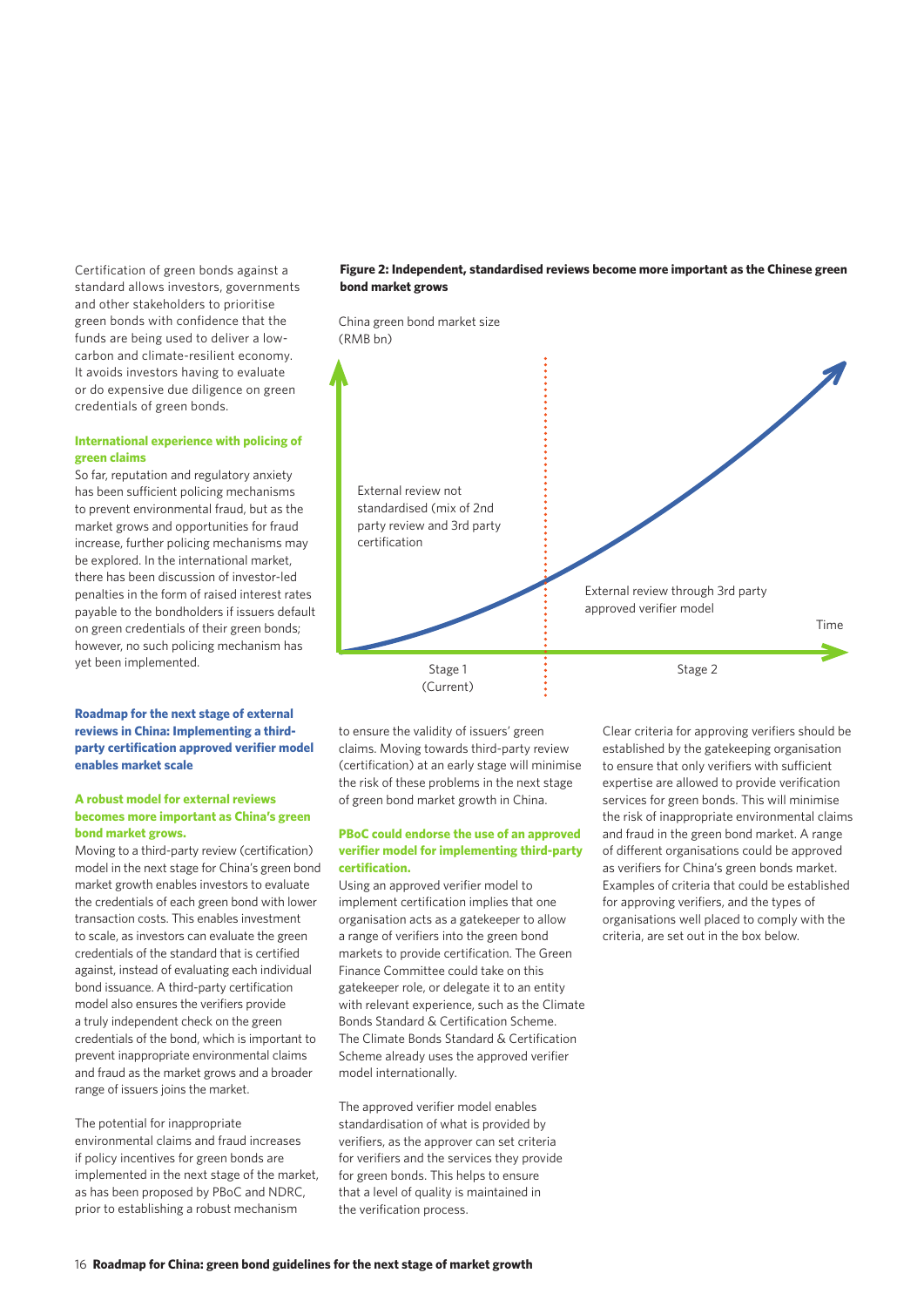#### **Box 2: How to select and approve green bond verifiers in China**

Examples of criteria for selecting and approving green bond verifiers

- **Sufficient levels of environmental** knowledge, technical expertise and financial understanding to verify all aspects of the green bond.
- Experience with the use of international assurance standards, e.g. ISAE 3000 (see further details in Appendix 5) for the process of assurance engagements.
- **•** Financial heath and history of the verifier, i.e. lower financial risk.
- **•** Professional liability insurance. This is to protect verifiers against the costs of any claims for mistakes or negligence when the verifier is providing professional services to bond issuers.
- Avoiding conflict of interest.<sup>33</sup> A conflict of interest may create a threat to the objectivity of the verification report provided by the verifier. For example, the objectivity of the verification report may be affected when a verifier has helped to develop the internal green bond procedures for the issuer, which the verifier then assesses as part of the verification.

A range of different organisations could be approved as verifiers for China's green bonds market:

- $\bullet$ Domestic organisations; The first domestic organisation has been approved as a verifier under the Climate Bonds Standard (SynTao Green Finance). Types of organisations that could qualify as verifiers include universities with relevant environmental expertise and audit firms.
- $\bullet$ International organisations with existing expertise in offering green bond reviews. International organisations who already have been approved as verifiers under the Climate Bonds Standard include Bureau Veritas, DNV-GL, EY, KPMG and Trucost. They are well placed to help improve the green bonds' international credibility by offering 'dual certification' against the Climate Bonds Standard and PBoC's guidelines.
- **•** Joint venture between domestic and international organisations: International verifiers could set up joint venture with local organisations to provide certification services. It can help build the capacity of local certification institutions on green bonds, while also tapping into the domestic institutions' expertise about the Chinese context.

#### **The organisation approving verifiers could publish guidelines for verifiers to facilitate good practice.**

To implement an approved verifier model, the Green Finance Committee could also publish guidelines that set out what verifiers should do during the certification process—they could also delegate this to another organisation with expertise in the area. Providing verifiers with clear guidelines will help ensure a level of quality is maintained in the market, and that the process is standardised to keep transaction costs low. Clear guidelines reduce the risk of inappropriate environmental claims and fraud, as verifiers will be guided on how to best prevent these outcomes.

#### **Various mechanisms can be implemented to police verifiers and reduce risk of problems.**

The risk of inappropriate environmental claims and fraud can further be reduced by the implementation of effective controls for verifiers. The Green Finance Committee can supervise verifiers directly or they can delegate this to another appropriate entity with relevant experience, such as the Climate Bonds Standards & Certification Scheme. Effective controls for verifiers can include reviewing verifier reports to maintain quality as well as the threat of spot audits of verifier reports. The range of control mechanisms for verifiers should be included in contracts with the approved verifiers, and be clearly communicated to them in the approval process.

#### **International green bond certification schemes could also be officially endorsed.**

China could also directly make use of the existing international Climate Bonds Standard & Certification Scheme. Issuers could engage with a list of verifiers approved by the Climate Bonds Standard Board to obtain a dual certification that would check that issuers first meet the requirements from PBoC's domestic Guidelines a requirement for official issuance approvaland subsequently that they also comply with the international Climate Bonds Standard. The additional certification against the international standard will help attract international investors.

The opportunity to attract international capital at scale for green bonds increased markedly with the opening up of China's inter-bank market to foreign investors in early 2016, as the interbank market accounts for 93% of outstanding bonds in China.<sup>34</sup>

The potential for dual certification is available to the asset classes where the PBoC Guidelines and the Climate Bonds Standard are fully aligned. A small share of green bonds may not be eligible for dual certification if they allocate proceeds to projects which qualify under the PBoC's green bonds Guidelines but are excluded under the international Climate Bonds Standard, notably fossil fuel-based projects.

#### **As an intermediate step, supporting standardisation of second party reviews is also valuable.**

This can be useful in the early stages of the market since sector-specific standard criteria required for third party certification are not yet available in all sectors. Standardised second-party reviews would reduce transaction costs compared to the current model of non-standardised reviews, and improve comparability between different green bonds, allowing investors to more easily distinguish between different green bonds as the market grows. However, transaction costs for investors would remain higher than under a third-party certification model, as they would still have to evaluate individual bond issuances rather than a one-off evaluation of a standard.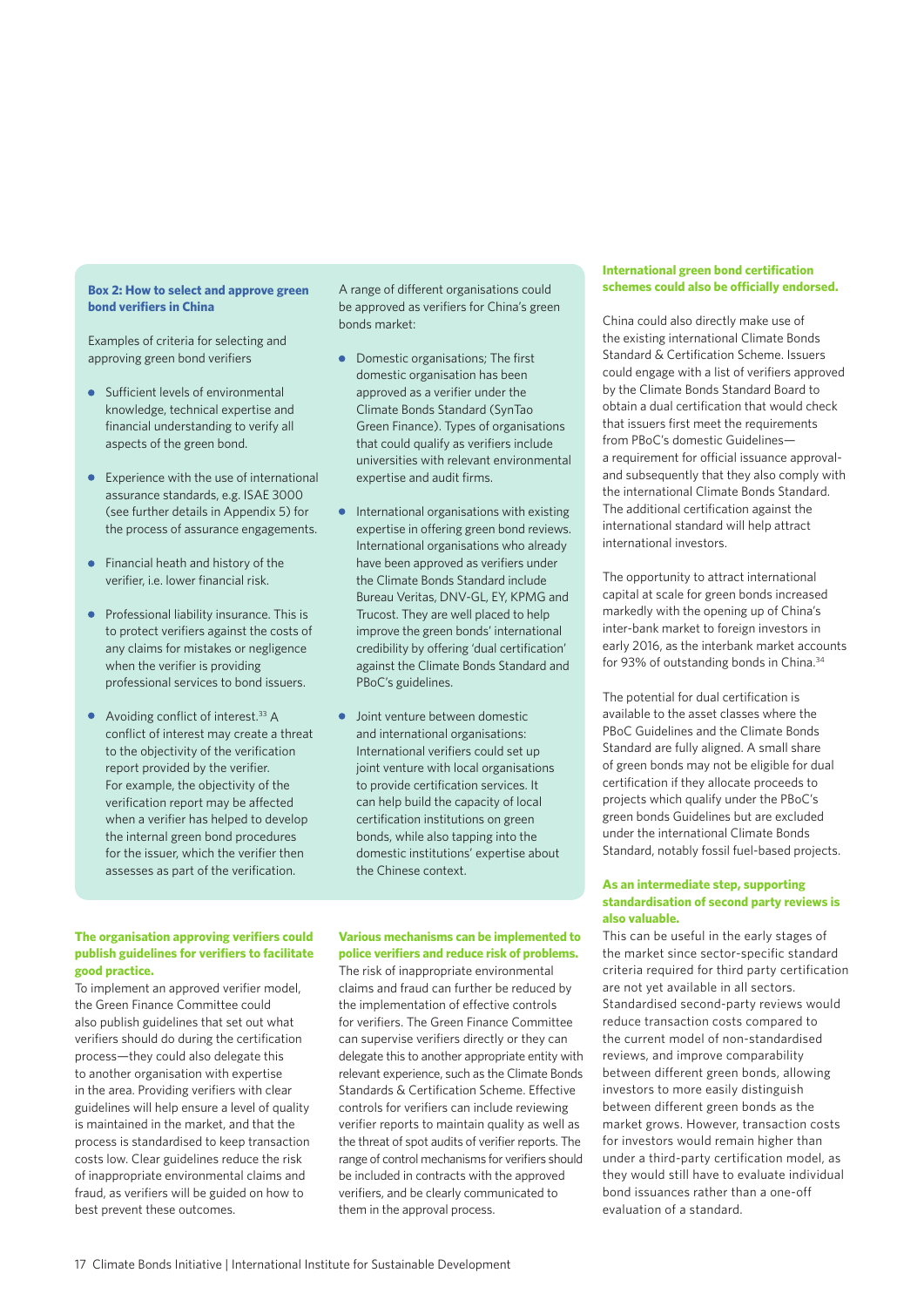### **5. Reporting and Disclosure**

Reporting by the green bond issuer to investors and the wider market on the green bond throughout the bond term is an important feature of the green bond concept. Reporting provides investors with information on their investment beyond the financial performance of the bond.

#### **Current practice in China: Reporting on use of proceeds required, environmental impact reporting encouraged**

PBoC's guidelines require issuers to report quarterly to the market the types of green projects the bond is funding. For example, a first report from an issuer could state that RMB 1 billion of a RMB 3 billion bond has been allocated to solar projects, and RMB 1 billion has been allocated to water projects and RMB 1 billion has not yet been allocated. A special auditor's report is required to confirm the use of proceeds. Issuers must also submit an annual report on the use of proceeds directly to PBoC.

PBoC guidelines encourage issuers to report on the environmental impact of the underlying projects as well; however, this is not a requirement. This means that an issuer would be required to disclose that proceeds are allocated to solar projects for example, but providing data on emissions saved from the investment is not a necessity to comply with PBoC's guidelinesalthough it is encouraged. The guidelines do not include any information on what kind of environmental information should be disclosed.

NDRC's guidelines do not yet cover reporting.

#### **International practice: Comprehensive recommendations for reporting on use of proceeds, management of proceeds and environmental impacts, moving to standardisation**

The international green bond market has increasingly comprehensive recommendations for reporting that cover use of proceeds, management of proceeds and environmental impacts. Current practice in the international market is annual reporting on the green bonds throughout the bond term, in a separate report, or as part of the issuer's annual report.

#### **The Green Bond Principles set out reporting guidelines.**

The Green Bond Principles suggest that, in addition to the reporting on the use of proceeds and investment of unallocated proceeds, issuers should use qualitative and/or quantitative performance indicators to measure the environmental impact of the specific investments where applicable. Environmental impact indicators can include greenhouse gas emissions reductions or appropriate proxies, such as avoided vehicle miles travelled.

#### **The Climate Bonds Standard sets out reporting requirements, rather than recommendations.**

The requirements are aligned with and build on the reporting recommendations of the Green Bond Principles. Issuers are required to report annually what green projects or assets have been funded, the amounts disbursed to the different projects or assets, and the expected environmental objectives of the projects with qualitative and/or quantitative performance indicators where applicable.

#### **Standardisation of reporting is important to reduce transaction costs for investors and issuers.**

The first few years of the international green bond market saw a less standardised approach to reporting, but steps are being taken to standardise. In 2015, a group of multilateral development banks came together to develop a harmonised approach for similar organisations on the reporting of environmental impacts of green bonds. A proposed harmonised reporting approach from eleven financial institutions was published in December 2015.35 Under the Climate Bonds Standard, the reporting requirements are standardised for all issuers to provide the minimum information investors want to see. Issuers can then enhance their reporting and disclosure if they want to.

#### **Roadmap for next stage of reporting requirements: Standardisation and improved disclosure of environmental impact of projects**

#### **Moving from recommending to requiring reporting on green credentials**

At the initial stage of green bond market development, limiting the required reporting to keep transaction costs low is appropriate

to kick-start the market. However, as China's market matures, a much broader range of issuers will join the market and the risk of inappropriate environmental claims and fraud around the green credentials of the bonds will increase. Requiring, rather than recommending, disclosure of the environmental impacts of green projects would enable investors to further evaluate the green credentials of the bonds they invest in. This could increase their confidence that the green bond is making a material contribution to the shift to a green economy.

**Requiring, rather than recommending, disclosure of the environmental impacts of green projects would enable investors to further evaluate the green credentials of the bonds they invest in.** 

In a next stage of the guidelines, the PBoC could therefore include disclosure requirements related to more detailed environmental information of the underlying green projects, in addition to the current reporting requirements on the use of proceeds. Further strengthening the reporting requirements for green bonds in future iterations of the official guidelines is aligned with other actions Chinese regulators are already taking to improve environmental disclosure in the equities space.<sup>36</sup>

#### **Encouraging standardised reporting by offering more detailed guidance on what to report on**

The PBoC could encourage standardised reporting by detailing in their guidelines the types of environmental information to be disclosed for different project types.

Standardising the disclosure of the environmental impacts would enable investors to evaluate the green bonds more easily, and facilitate comparison between different green bonds. It would also help issuers know what to include in reporting, and therefore reduce their transaction costs.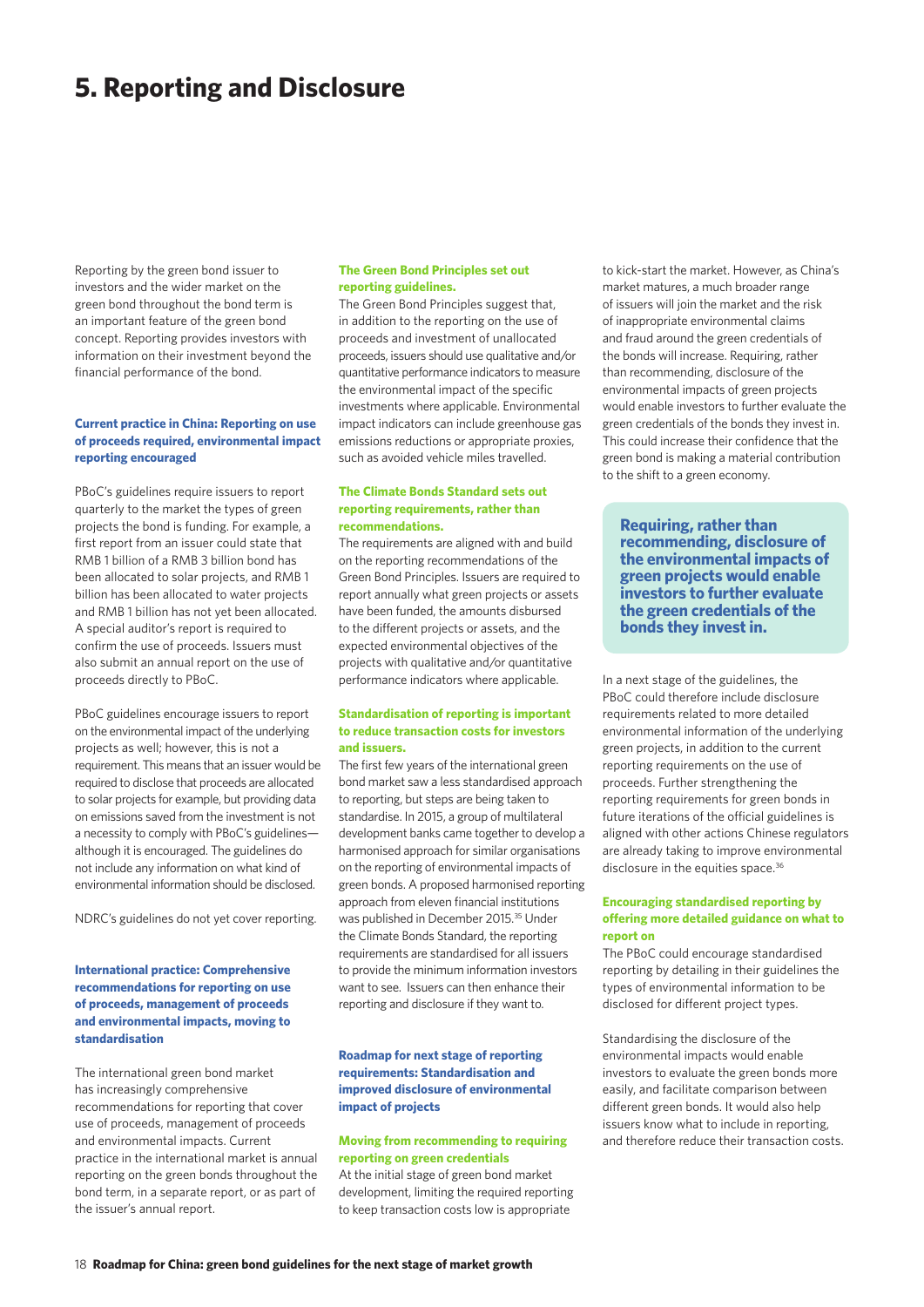### **6. Conclusion**

#### **PBoC's green bond guidelines provide a foundation for China's green bond market growth**

PBoC's official green bond guidelines, published in December 2015, support the building of a robust green bond market in China. PBoC has provided guidance on green definitions, management of proceeds, reporting and disclosure, as well as assurance services including second party review and third party certification. NDRC has also developed green bond guidelines; however, these are less comprehensive than PBoC's guidelines. The Shanghai Stock Exchange has released green bond guidelines which incorporate much of the PBoC's requirements, including the project catalogue.

#### **Increasingly harmonising with international practice will enable increased foreign investment in China's green bonds**

Attracting international investment is crucial for China to meet the massive investment needs for the green transition with low-cost capital. Lowering the cost of capital increases the economic viability of green projects with high upfront capital needs. Attracting international investment at scale also diversifies the investor base and increases market liquidity.

The opening up of China's inter-bank bond market to international institutional investors in February 2016 further enables foreign investment in Chinese green bonds. Harmonising China's green bond guidelines and practices with international practice, guidelines and standard schemes can make it easier for international investors to take advantage of the opening up of the inter-bank bond market and invest in green bonds, as the guidelines ensuring the green credentials of the bonds would be more familiar to them.

#### **Roadmap for future green bond guidelines development for China**

This paper has compared China's current green bond guidelines with international best practice to develop a practical roadmap for China's policymakers to consider for the next iteration of official green bond guidelines.

#### **Green definitions: Aligning with international definitions and linking definitions to China's official environmental targets**

- At a high level, the main difference at present is the inclusion of fossil fuel projects for green bonds in China.
- Within the sectors of energy efficiency and green buildings, where China's guidelines include technical criteria, future iterations can seek to leverage technical criteria that are being developed in the international green bond markets. An intermediate step would be for the PBoC to more clearly disclose the differences between domestic technical criteria and international standards in these sectors.

**Future iterations of China's green bond guidelines could use a scientific framework to ensure that the projectlevel criteria for green bonds are in line with China's national environmental targets, including emission reduction targets.** 

- Future iterations of China's green bond  $\bullet$ guidelines could use a scientific framework to ensure that the project-level criteria for green bonds are in line with China's national environmental targets, including emission reduction targets. This would help ensure that green bonds remain sufficiently ambitious to be a viable tool for China to achieve its national targets.
- Domestic harmonisation in green definitions might also be required to scale up the green bond market in China. China's bond market is fragmented, and different regulators who cover different segments have published separate green bond guidelines. More communication and coordination between different regulatory authorities could help harmonise domestic green definitions, which would help build an integrated, national green bond market in China that can facilitate issuance and investment at scale with low transaction costs.

#### **Management of proceeds: Earmarking provides investors with sufficient assurance that green bond funds are being tracked**

- **•** PBoC's current guidelines provide robust guidance to issuers for management of proceeds by requiring ring-fencing and earmarking of the green bond funds. This represents full alignment with international approaches.
- To further improve the guidance, PBoC could consider providing more details on the differences between earmarking or ring-fencing to give issuers a stronger basis for deciding which tracking system to use.
- PBOC's current requirements for investment of unallocated proceeds provide sufficiently robust rules to ensure that unallocated proceeds are not invested in non-green projects. This represents full alignment with international approaches.
- **•** Future iterations of the guidelines could consider encouraging issuers to disclose to investors where unallocated proceeds have been invested to be in line with recommendations in international green bond guidelines.
- $\bullet$ PBoC could also emphasise in future iterations that the annual reporting on the green bond proceeds provides a simple check that issuers have complied with the rule of all proceeds being allocated to qualifying green projects within a year of issuance.

#### **Reporting requirements: Environmental impact disclosure and encouraging standardisation**

- PBoC's current guidelines provide robust guidance to issuers for reporting and disclosure, which represent full alignment with international approaches.
- PBoC could include disclosure requirements for more detailed environmental information of the underlying green projects, in addition to the current reporting requirements of the use of proceeds.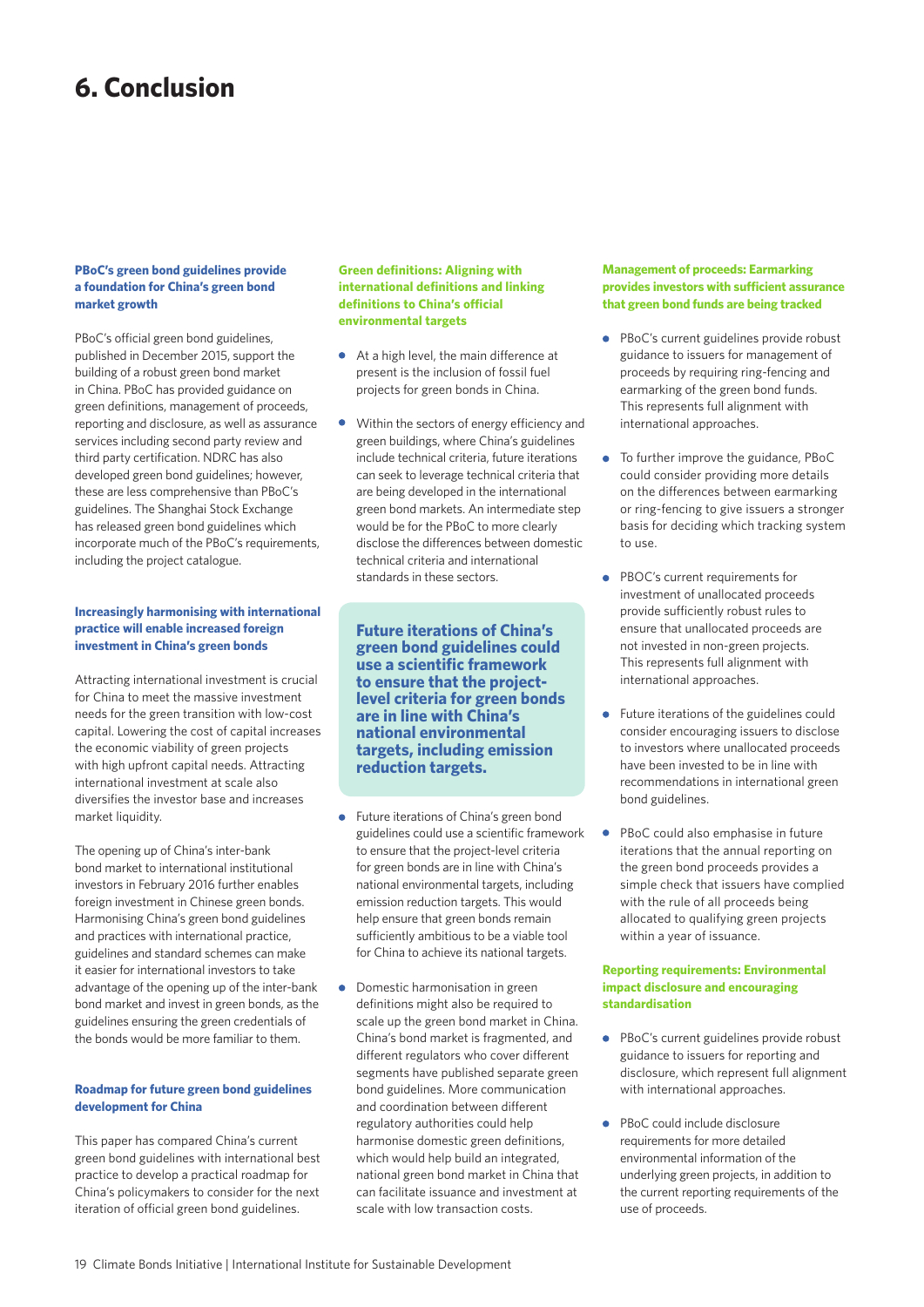The PBoC could encourage standardised reporting by detailing in their guidelines the types of environmental information to be disclosed for different project types. Standardising the disclosure of the environmental impacts would enable investors to evaluate the green bonds more easily, and facilitate comparison between different green bonds. It would also help issuers know what to include in reporting, and therefore reduce their transaction costs.

#### **External reviews and assurance: implementing a third-party certificationapproved verifier model to enable market scale**

- PBoC's current guidelines provide robust guidance to issuers for external reviews and assurance, which represent strong alignment with international approaches.
- PBoC could endorse third-party certification as the preferred type of external review for green bonds in China. This would standardise the external review process and enable investors to evaluate the credentials of each green bond with lower transaction costs.
- To implement third-party certification for green bonds, the Green Finance Committee could establish an approved verifier model for implementing thirdparty certification of green bonds against a standard. The Green Finance Committee could be the approver of verifiers, or they could delegate this responsibility to an organisation with existing expertise in the area. This gatekeeping role would involve selecting verifiers based on clear selection criteria.
- A range of different organisations could be approved as verifiers, including domestic organisations, international organisations with existing expertise in offering green bond reviews and joint ventures between domestic and international organisations. PBoC could publish guidelines to set out what verifiers should do during the certification process. This would ensure a level of consistent quality is maintained, as well as reduce transaction costs.

China could also directly make use of the existing Climate Bonds Standard & Certification Scheme, which also applies the approved verifier third-party certification model. Issuers could obtain a dual certification that would check that issuers first meet the requirements from the PBoC's domestic guidelines and subsequently that they also comply with the international Climate Bonds Standard. The additional certification against the international standard will help take advantage of the potential to attract international investors, which has been made possible at scale by the opening of the inter-bank market to international institutional investors.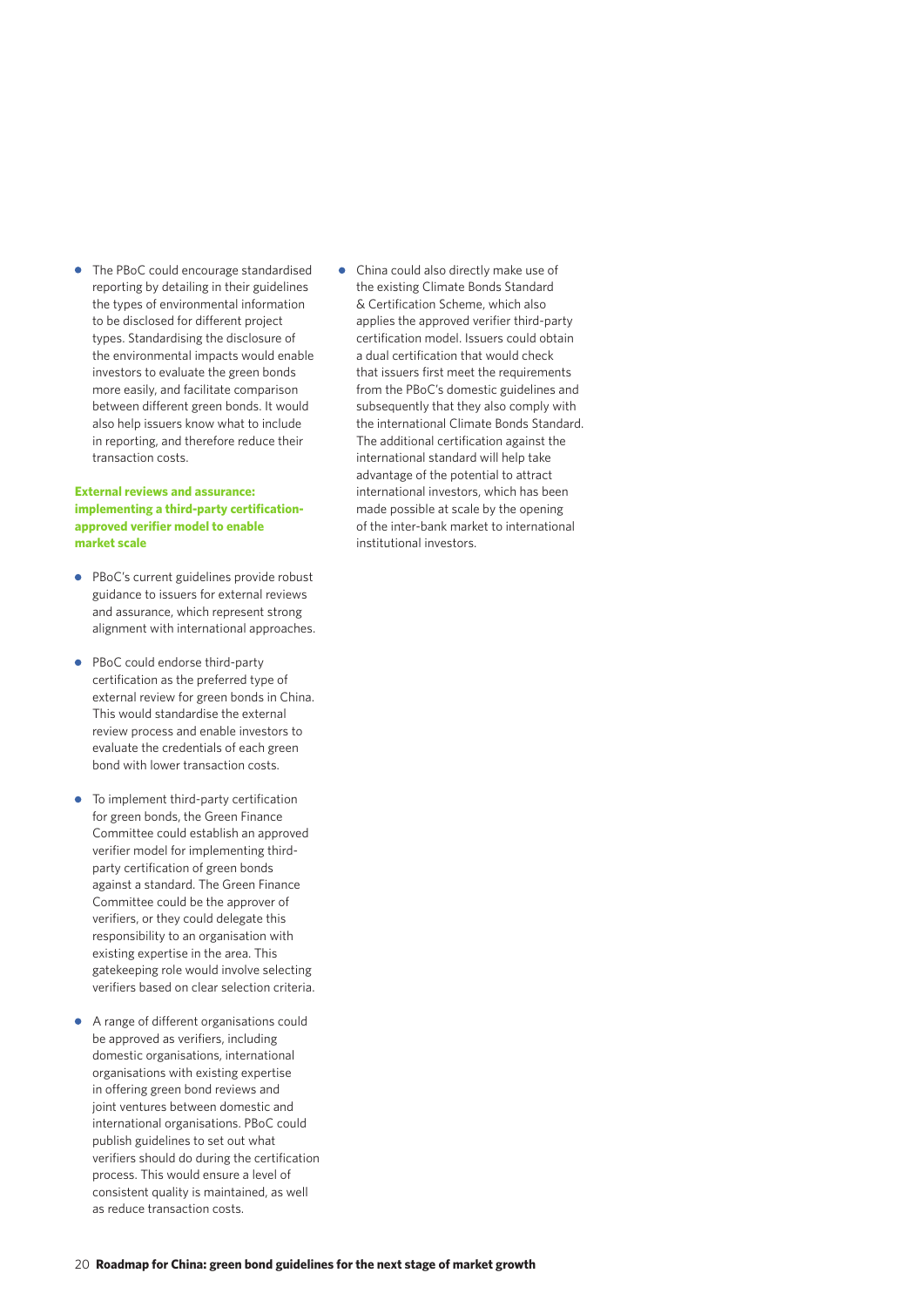### **Appendix 1: Regulatory System of the Chinese Bond Market**

| 1. Based on market type of sectors under the Climate Bonds Standard |  |  |  |  |
|---------------------------------------------------------------------|--|--|--|--|
|---------------------------------------------------------------------|--|--|--|--|

| <b>Market type</b>                                            | <b>Regulatory authority</b> |
|---------------------------------------------------------------|-----------------------------|
| Inter-bank bond market (93% of outstanding bonds listed here) | <b>PBoC</b>                 |
| Stock exchange bond market                                    | <b>CSRC</b>                 |

**PBoC:** People's Bank of China

**CSRC:** China Securities Regulatory Commission

**CBRC:** China Banking Regulatory Commission

**NDRC:** National Development and Reform Commission

**NAFMII:** National Association of Financial Market Institutional Investors

| 2. Based on bond types under the Climate Bonds Standard |   |
|---------------------------------------------------------|---|
| <b>Bond type</b>                                        | R |

| <b>Bond type</b>               | <b>Regulatory authority</b>                                                      |               |  |
|--------------------------------|----------------------------------------------------------------------------------|---------------|--|
| Government bond                | PBoC, Ministry of<br>Finance, CSRC                                               |               |  |
| Central bank bond              |                                                                                  | PBoC          |  |
| Financial bond                 | Policy bank bond, special financial bond                                         | PBoC          |  |
|                                | Commercial bank bond, non-bank financial<br>institution bond                     | CBRC, PBoC    |  |
|                                | Securities company corporate bond, security<br>company short-term financing bond | PBoC, CSRC    |  |
|                                | Short-term financing bond, medium-term notes                                     | <b>NAFMIL</b> |  |
| Asset-backed securities (ABS)  | CBRC, PBoC                                                                       |               |  |
| Corporate bond                 | NDRC, PBoC, CSRC                                                                 |               |  |
| International institution bond | PBoC, Ministry of<br>Finance, NDRC, CSRC                                         |               |  |
| Convertible bond               | PBoC, CSRC                                                                       |               |  |
| Listed-company bond            | <b>CSRC</b>                                                                      |               |  |
| SME private placement bond     | <b>Stock Exchange</b>                                                            |               |  |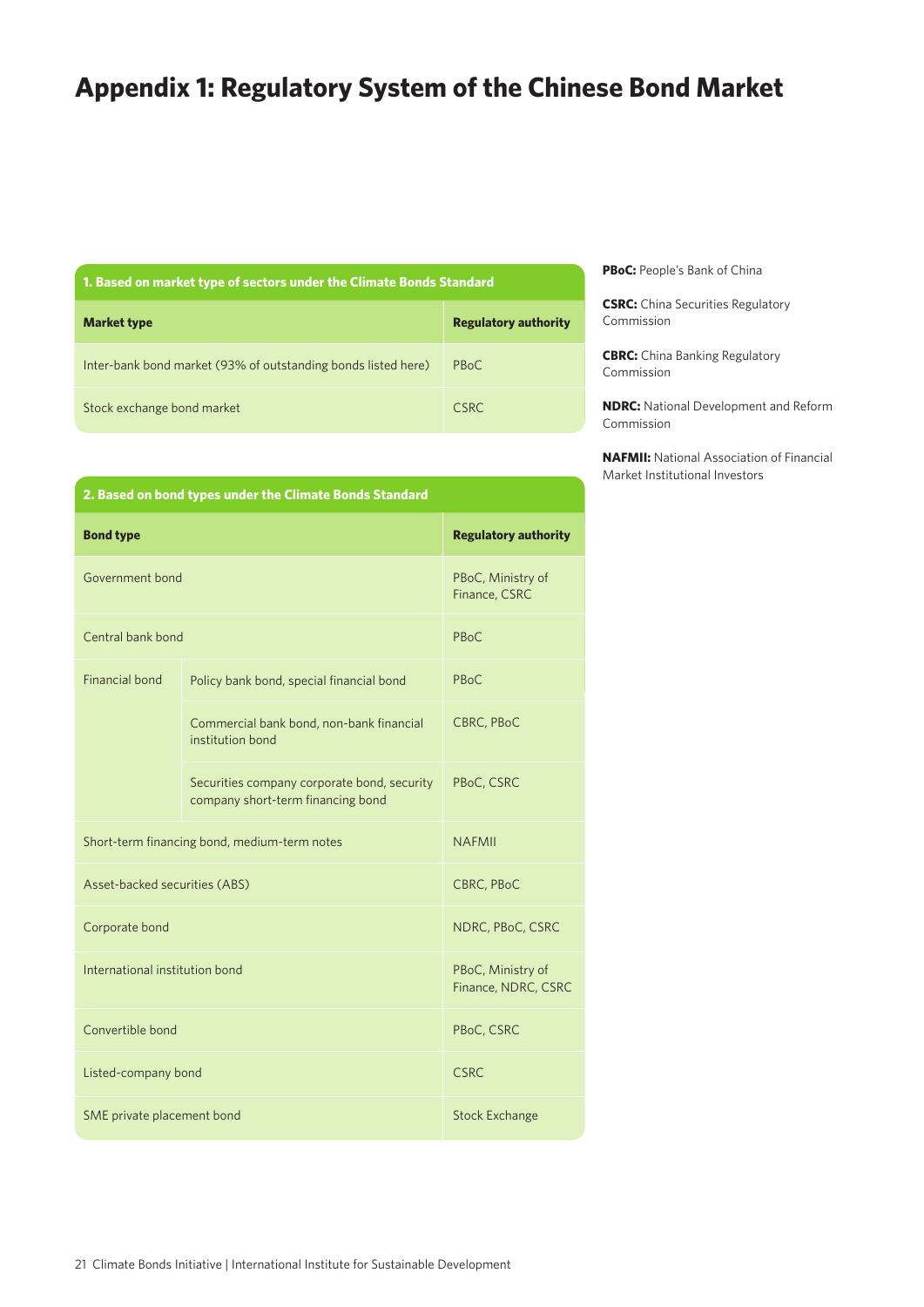### **Appendix 2: An Overview of Green Definitions Endorsed by PBoC and NDRC**

| <b>PBoC: China Green Bond Endorsed Project Catalogue</b>  |                                                                                                                                                                                                                                                                                                                                                                                             | <b>NDRC</b> green bond guidelines                                                                                                                                     |  |  |
|-----------------------------------------------------------|---------------------------------------------------------------------------------------------------------------------------------------------------------------------------------------------------------------------------------------------------------------------------------------------------------------------------------------------------------------------------------------------|-----------------------------------------------------------------------------------------------------------------------------------------------------------------------|--|--|
| <b>Categories</b>                                         | <b>Sub-categories</b>                                                                                                                                                                                                                                                                                                                                                                       | <b>Areas</b>                                                                                                                                                          |  |  |
| 1. Energy saving                                          | Industrial energy saving<br>Sustainable buildings<br>Energy management centre<br>Urban and rural infrastructure construction with<br>energy-saving efficiency                                                                                                                                                                                                                               | Technology improvement for energy<br>saving and emission reduction<br>Green urbanisation $37$ - energy<br>Energy saving and environmental<br>protection industry      |  |  |
| 2. Pollution prevention and<br>control                    | Pollution prevention and control<br>Environmental restoration project<br>Clean utilisation of coal                                                                                                                                                                                                                                                                                          | Pollution prevention and control                                                                                                                                      |  |  |
| 3. Resources conservation and<br>recycling                | Water saving and unconventional water use<br>Redevelopment and integrated utilisation of tailings<br>and associated mine byproducts<br>Recycling and utilisation of industrial solid waste<br>exhaust gas and effluent<br>Recycling, processing and utilisation of renewable<br>resource<br>Remanufacturing of electromechanical products<br>Recycling and utilisation of biomass resources | Circular economy<br>Water saving and unconventional<br>water use                                                                                                      |  |  |
| 4. Clean transportation                                   | Railway transportation<br>Urban rail transit<br>Public urban and rural transportation<br>Waterway transportation<br>Clean fuel<br>New energy automobile<br>Internet application on transportation                                                                                                                                                                                           | Green urbanisation - transport                                                                                                                                        |  |  |
| 5. Clean energy                                           | Wind power generation<br>Solar photovoltaic (PV) power generation<br>Smart grid and energy internet<br>Distributed energy resource<br>Solar thermal application<br>Hydropower generation<br>Other new energy application                                                                                                                                                                    | Clean and efficient use of energy<br>New energy - hydropower, wind,<br>nuclear, solar, bioenergy, geothermal,<br>shallow geothermal energy, marine,<br>and air energy |  |  |
| 6. Ecological protection and<br>climate change adaptation | Natural ecological protection and protective<br>development of tourism resource<br>Ecological agriculture, husbandry and fishery<br>Forestry development<br>Emergency prevention and control of disaster                                                                                                                                                                                    | Ecological agriculture and forestry<br>Ecological civilisation demonstration<br>projects<br>Low-carbon industry projects<br>Low-carbon demonstration projects         |  |  |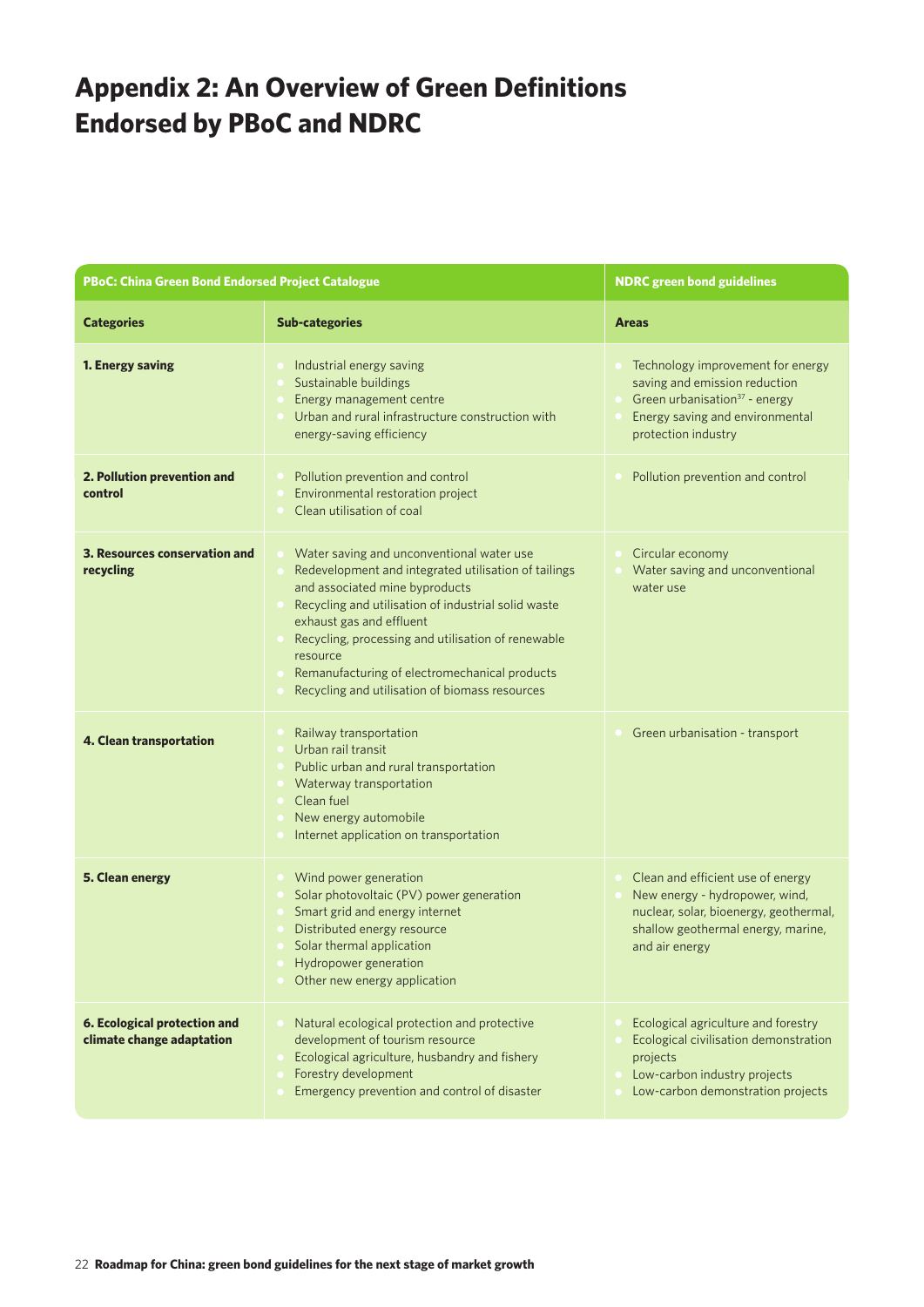### **Appendix 3: Categories of Green Projects with Differences Between China and International Green Bond Market Practice**

#### **Fossil fuel projects: Currently included in China, but excluded internationally**

International green bond guidelines and standards including those in the Green Bond Principles, the Climate Bonds Standard and green bond indices have excluded the use of fossil fuels. In practice, fossil fuel projects have also been excluded from use of proceeds by issuers in the international market to date. Fossil fuel companies could issue green bonds provided the proceeds are allocated to green, non-fossil fuel projects, but proceeds cannot be allocated to fossil fuel projects.

In contrast, PBoC's Catalogue includes 'clean utilisation of coal'38 as a qualifying green project type. The guidelines also include fuel production and associated construction and operation of facilities as qualifying green projects if the gasoline and diesel produced meet the requirements set in China's national standards.39

#### **Public transport projects that use fossil fuels: Further sector-specific criteria can be developed or adopted by China**

Under the international Climate Bonds Standard, transport projects must meet a certain emissions intensity threshold of gCO2/passenger-km (for passenger) or gCO2/t-km (for freight) to qualify for financing by green bond issuance.

That is, bus projects that use fossil fuels are not automatically included in the international market, but can qualify on the condition that they prove compliance with the threshold for emissions intensity set out by the standard. Electric buses or buses powered by hydrogen automatically qualify under the standard, as all electric and hydrogen buses meet the threshold for emissions intensity.

In the current PBoC-endorsed Catalogue, all bus projects are automatically considered as green without further conditions for emissions intensity. Future iterations of the Catalogue could consider implementing thresholds for emissions intensity to determine which public transport projects qualify for green bond issuance.

In practice, it is expected that a significant share of China's public transport projects that use fossil fuels would qualify with appropriate emission thresholds per passenger.

Similarly, the PBoC endorsed Catalogue currently qualifies all rail projects for green bond issuance. This is largely in line with international standards and practice, as all rail—except rail lines dedicated to fossil fuels, such as a coal mine—qualify under the low-carbon transport criteria for the Climate Bonds Standard, as all rail meets the carbon intensity criteria set out above. Future iterations of the Catalogue endorsed by PBoC could apply an emissions threshold for rail in the same way as for bus systems.

#### **Supply chain of green products or facilities can be included by China in future iterations**

PBoC's Catalogue only covers investment in the direct construction and operation of green devices or facilities: it does not cover supply chain investments, except the manufacturing of clean energy vehicles. For example, the construction of a solar farm would qualify for green bond issuance, while the manufacturing of the solar panels would not qualify. This exclusion is due to the complexity in evaluating the indirect environmental credentials of the manufacturing process of green products or equipment.<sup>40</sup>

This contrasts with practices in the international green bond market, where supply chain projects and assets such as the manufacturing facilities for products and/or equipment are normally included. For example, the Climate Bonds Standard Taxonomy covers facilities for manufacturing of wind power equipment.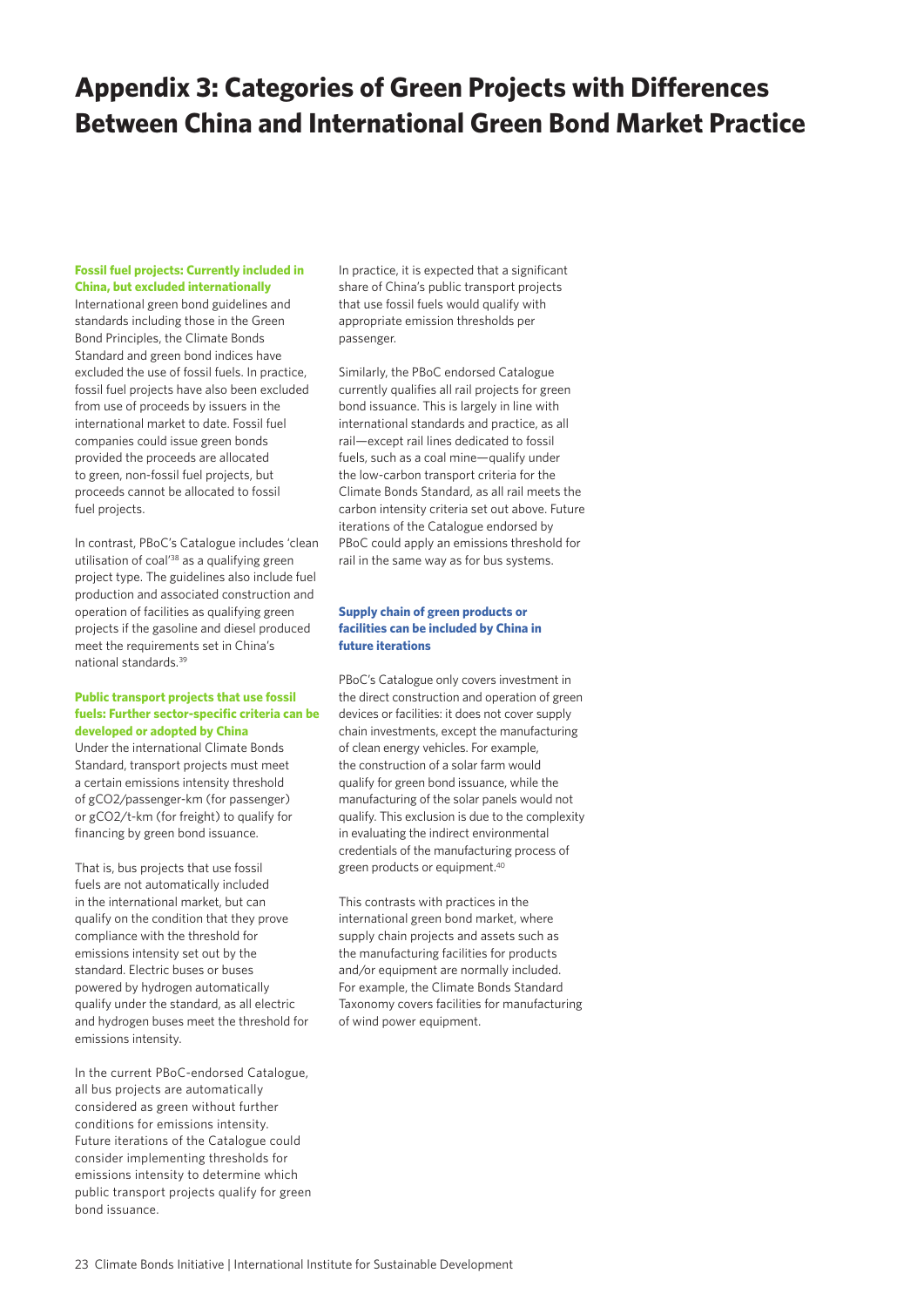### **Appendix 4: Refinancing: The Role of Bonds in the Capital Pipeline**

The largest share of bond issuance is used to refinance debt rather than provide initial debt to a new project. This is the role of bonds in the capital pipeline generally, and will therefore also be the main role of bonds in financing green projects.

#### **Bonds can lower total project cost of capital.**

Refinancing through bond issuance allows companies to take on short-term bank lending for the construction phase of a project and then pay the loan back by issuing bonds once the construction phase is over. As construction is usually the highest risk part of a project, bond issuance postconstruction can provide a longer-term lower cost of capital.

#### **Bonds allow lenders to recycle funds to new projects.**

Moreover, given that few institutional investors are comfortable with taking on construction risk in a large part of their portfolio, this allows the banks (and the smaller pool of institutional investors with a higher-risk appetite) to more quickly recycle their funds into new projects. Having an exit strategy gives banks an incentive to create an increased pipeline for these types of loans. The easier it is for loans to be offloaded, the more likely banks are to lend more and for longer terms.

#### **Bonds are particularly suited for lowcarbon projects.**

Refinancing and obtaining lower-cost debt is particularly attractive for lowcarbon infrastructure assets as they have a particularly low operating risk postconstruction compared to the construction phase. This means that the difference between the cost of capital for low-carbon projects before and after construction could be significant.

#### **Figure 3: Bonds are mainly used to finance the lower-risk mature assets post-construction**

### **Development** High-risk Project finance **Mature Asset, Operations & Management** Low-risk, long-term holdings for long-term investors **Corporate Bonds Public sector Public sector Bank loans**<br> **Equity**<br> **Equity**<br> **Equity Project**

First 2-5 years

**Asset-backed - Re-financing by utilities - Bank securitization Corporate Sovereign**

15-25 years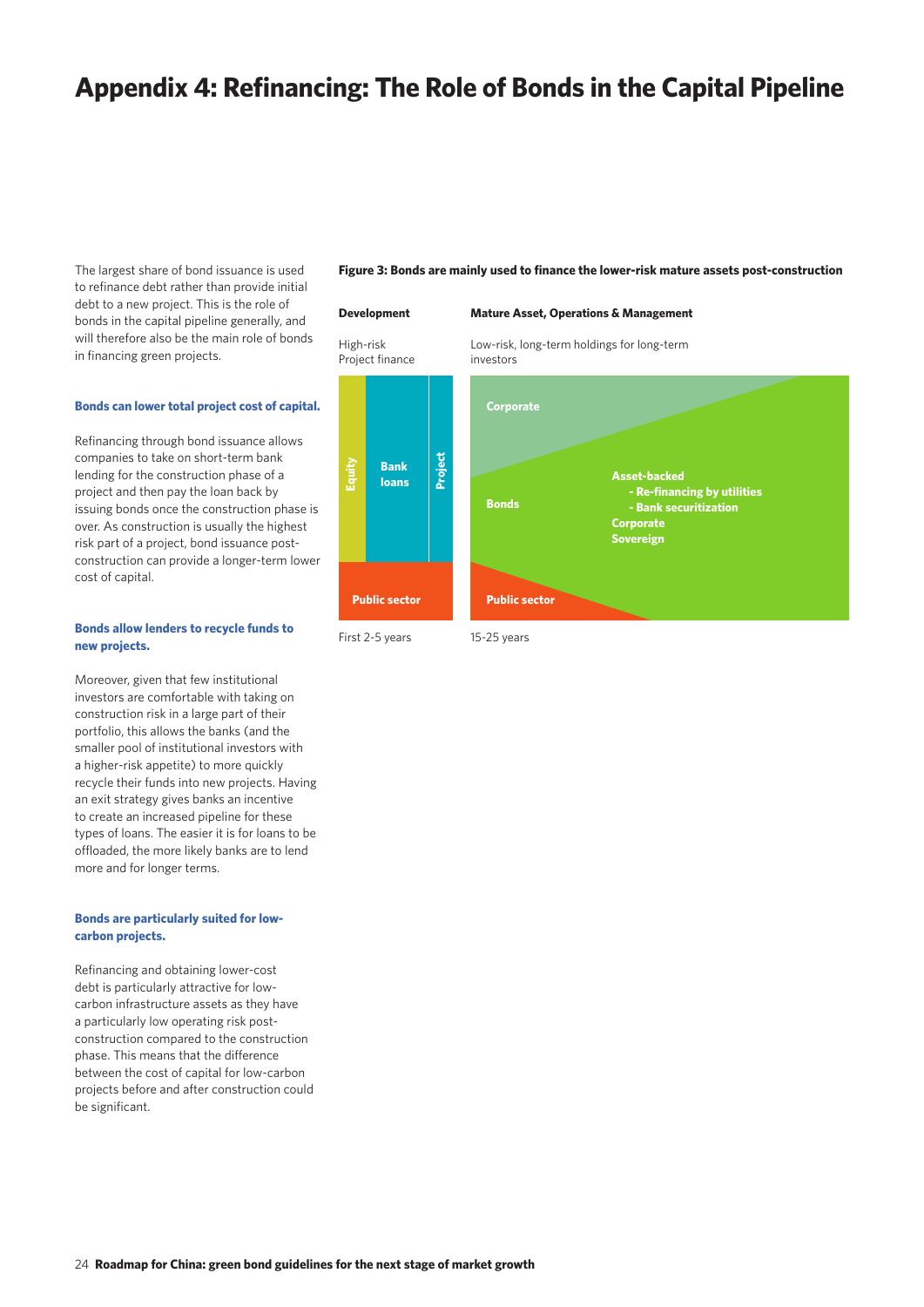### **Appendix 5: ISAE 3000**

ISAE 3000 deals with assurance engagements other than audits or reviews of historical financial information. It provides guidance on verification process, which shall be used by approved verifiers under the Climate Bonds Standard to provide verification services for third party certification. ISAE 3000 is developed by the International Auditing and Assurance Standards Board (IAASB), who is developing auditing and assurance standards and guidance for use by all professional accountants.

The guidance on verification process contained in ISAE 3000 includes:

- Conduct of an Assurance Engagement in Accordance with ISAE
- **Ethical Requirements**
- Acceptance and Continuance
- Quality Control  $\bullet$
- Professional Skepticism, Professional  $\bullet$ Judgment, and Assurance Skills and **Techniques**
- Planning and Performing the Engagement
- Obtaining Evidence  $\bullet$
- Subsequent Events  $\bullet$
- Other Information  $\bullet$
- **•** Description of Applicable Criteria
- **•** Forming the Assurance Conclusion
- **•** Preparing the Assurance Report
- **•** Unmodified and Modified Conclusions
- Other Communication Responsibilities
- Documentation

Full information can be found at: https:// www.ifac.org/publications-resources/ international-standard-assuranceengagements-isae-3000-revised-assuranceenga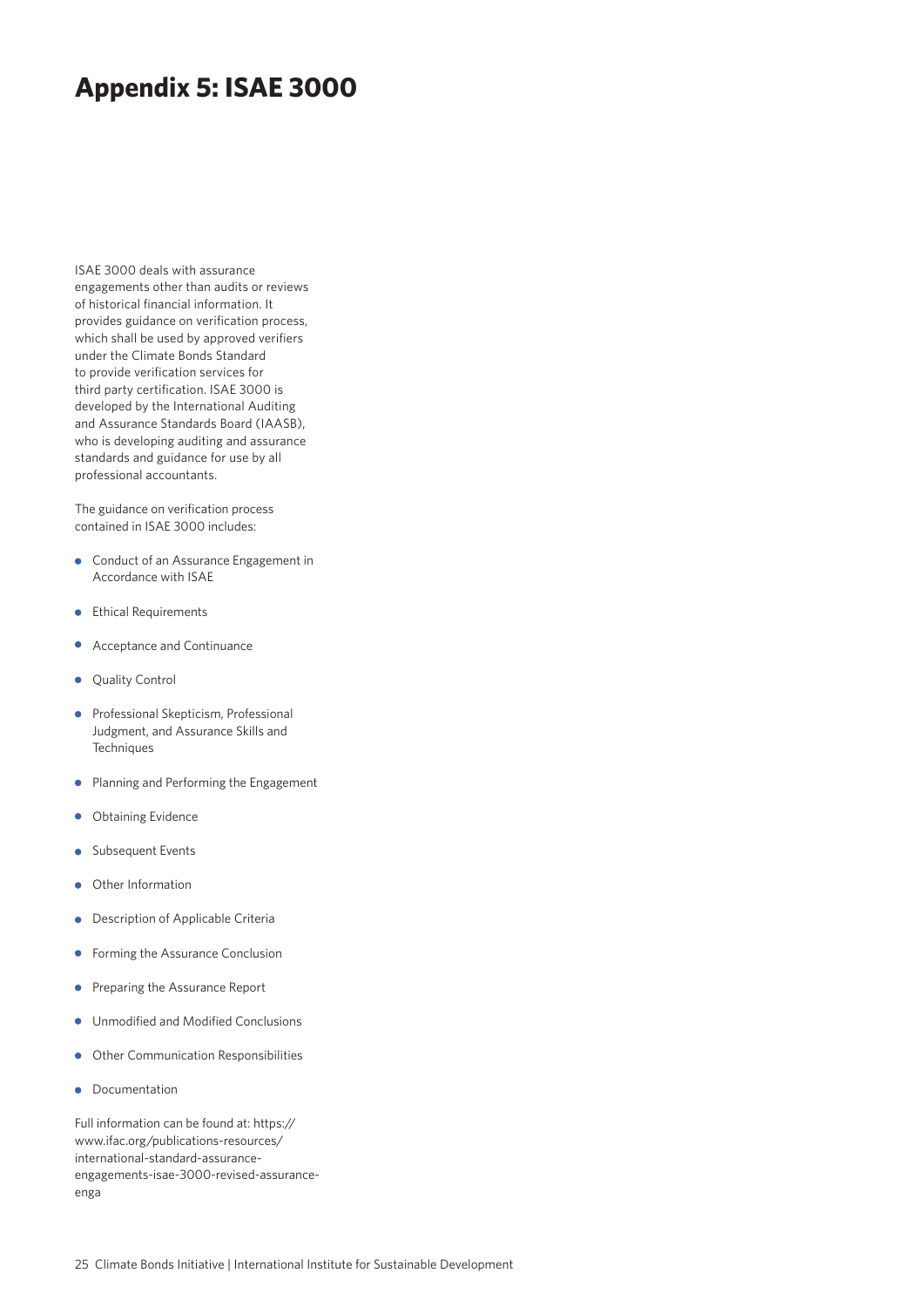### **Appendix 6: International Guidance on Green Definitions, Management of Proceeds, Reporting and Assurance**

#### **Guidelines and standards**

#### **Green Bond Principles: Voluntary guidelines for the green bond issuance process**

The Green Bond Principles, issued early in 2014, are a set of voluntary guidelines developed around the design and reporting characteristics of green bonds. The principles promote the idea of green bonds being about the use of proceeds for green assets rather than for green "issuers". They cover establishing sound management processes for the use of proceeds and the use of independent reviewers for both environmental credentials and robust reporting practices.

An updated version of the principles was published in March 2015. While the principles do include broad categories for what can be included as green projects to be financed by green bonds, they do not try to promote detailed criteria to standardise what is green.

#### **Climate Bonds Standard: Criteria for what is green, as well as the issuance process**

The Climate Bond Standards seek to provide common, science-referenced classification for the green bond market of what is green. The Climate Bonds Standards Board, which represents investors with USD 34 trillion of assets under management, oversees the development of the standards. The board convenes scientists, investors and other specialists in expert committees that develop clear and science-based criteria to identify the assets and projects that can be financed with green bonds. The newly updated Climate Bonds Standard also sets up issuance processes for green bonds, fully integrating the Green Bond Principles.

The international Climate Bonds Standard is based on an overarching target of limiting global warming to an increase of less than 2°C of pre-industrial averages. The Climate Bonds Taxonomy serves as a screening tool for the Standard, selecting eligible projects areas with some further technical criteria within the project categories.

#### **Green bond indices**

The indices apply different filters for what qualifies as a green bond, and therefore also play a role in enforcing robust green credentials in the market, in addition to the external reviews initiated by issuers, as set out above. As the bulk of assets under management globally are passive investments tracking indices, green bond indices are an important mechanism to ensure the market is scalable, yet environmentally rigorous.

Several green bond funds have been launched that track green bond indices. Further development of indices is crucial to facilitate the continued development of green bond products. Another important role for green bond indices is building a performance history for green bonds.

An overview of the green bond indices in the market and their inclusion criteria is set out in the figure below. The indices in the market to date have close to common criteria for what is green. The Climate Bonds Taxonomy is the base definition for what is green for three of the indices (S&P Dow Jones, Barclays & MSCI<sup>41</sup> and Solactive) with green bond data for the indices provided by the Climate Bonds Initiative. Bank of America Merrill Lynch's index uses data provider Bloomberg's definition for what is green, which is synchronised with the Climate Bonds Initiative.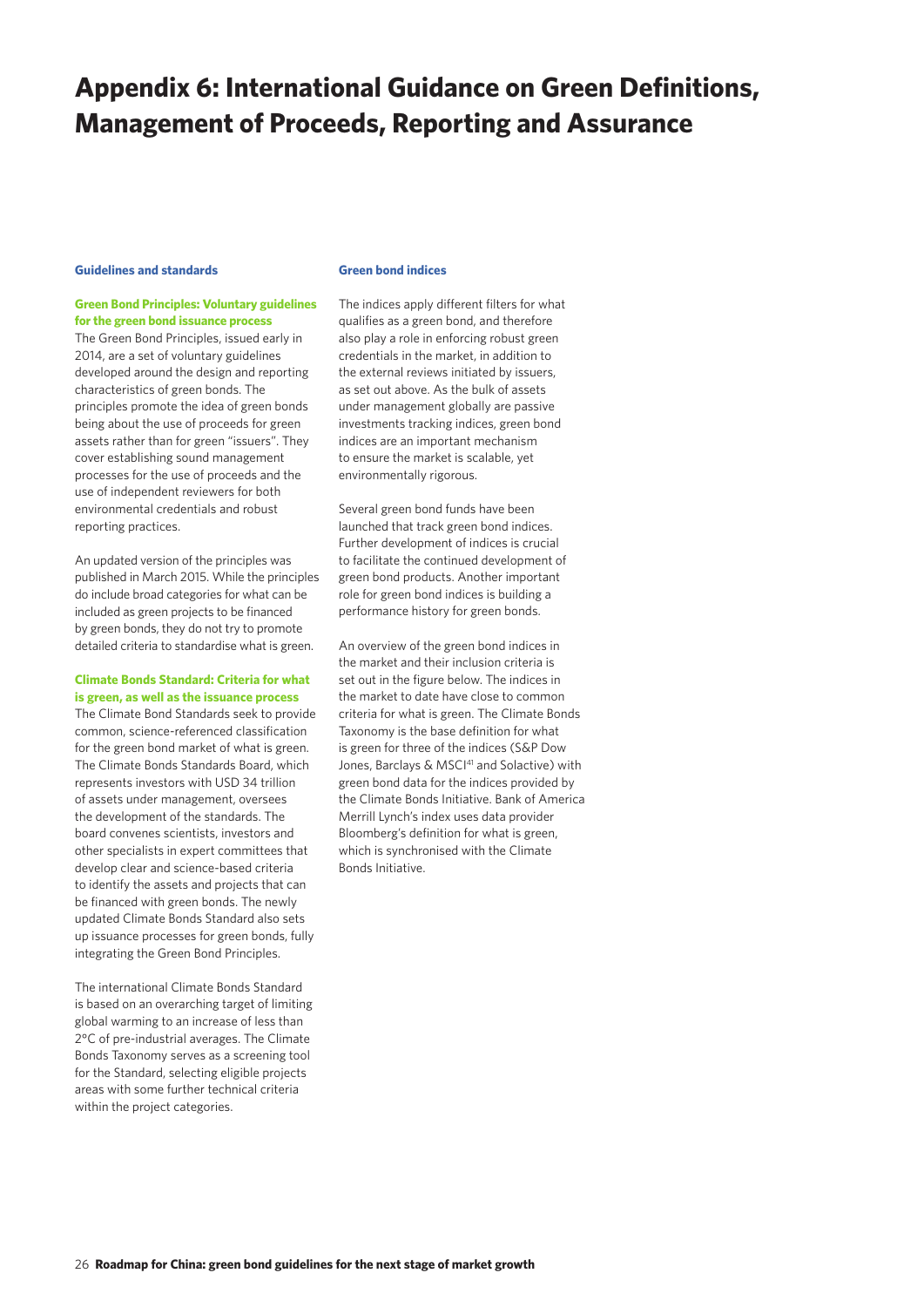| <b>PBoC: China Green Bond Endorsed Project Catalogue</b> |                 |                                                        |                                                                    |                                                         |                            |                                                                                                                                |
|----------------------------------------------------------|-----------------|--------------------------------------------------------|--------------------------------------------------------------------|---------------------------------------------------------|----------------------------|--------------------------------------------------------------------------------------------------------------------------------|
| <b>Categories</b>                                        | <b>Min Size</b> | <b>Investment grade only</b>                           | <b>Bond types</b>                                                  | <b>Coupon</b>                                           | <b>Maturity</b>            | <b>Green criteria</b>                                                                                                          |
| Solactive                                                | \$100m          | Mixed (non-investment)<br>grade & unrated<br>included) | Corporate, Bank,<br><b>Development Bank</b>                        | Fixed only                                              | >6 months                  | Complies with<br>the Climate Bond<br>Taxonomy                                                                                  |
| $S\&P$<br>Dow Jones                                      | n/a             | Mixed (non-investment)<br>grade & unrated<br>included) | Corporate, Bnak<br>Development Bank,<br>Municipal (ex US)          | Fixed, zero,<br>step-up,<br>fixed to float.<br>floaters | $>1$ year                  | Complies with<br>the Climate Bond<br>Taxonomy<br>Separate unlabelled<br>climate project bond<br>index                          |
| <b>Barclays</b><br>& MSCI                                | \$250m          | Yes                                                    | Corporate, Bank,<br>Development Bank,<br>Municipal (ex US),<br>ABS | Fixed only                                              | <b>Matures</b><br>in index | Complies with<br>the Climate Bond<br>Taxonomy<br>MSCI environmental<br>assessment,<br>unlabelled climate<br>bonds are eligible |
| Bank of<br>America<br>Merrill Lynch                      | \$250m          | Yes                                                    | Corporate, Bank,<br>Development Bank,<br>Municipal (ex US)         | n/a                                                     | $>1$ month                 | Complies with the<br>Bloomberg green<br>bond definition                                                                        |

#### **Green bond stock exchange lists**

Another tool that guides the market is green bond lists, established by stock exchanges. As at December 2015, Oslo, Stockholm, Luxembourg and London have launched green bond lists, and Mexico has also announced they will be establishing one. The Shanghai Stock Exchange has just announced that it will soon create a green bond list.

The lists are useful in improving the visibility of green bonds to investors, and encourage secondary market trading. So far, the green bond lists do not set criteria for green specifically, unlike the green bond indices. Instead, the requirement for inclusion is that the green bonds have a publicly available independent review.

#### **Green bonds assessments from rating agencies**

In early 2016, the international rating agency Moody's announced a Green Bond Assessment framework for public consultation. The Green Bond Assessment does not set out specific criteria for what is green, but provides a framework to assess issuers' management, administration and reporting on environmental projects financed through green bonds.